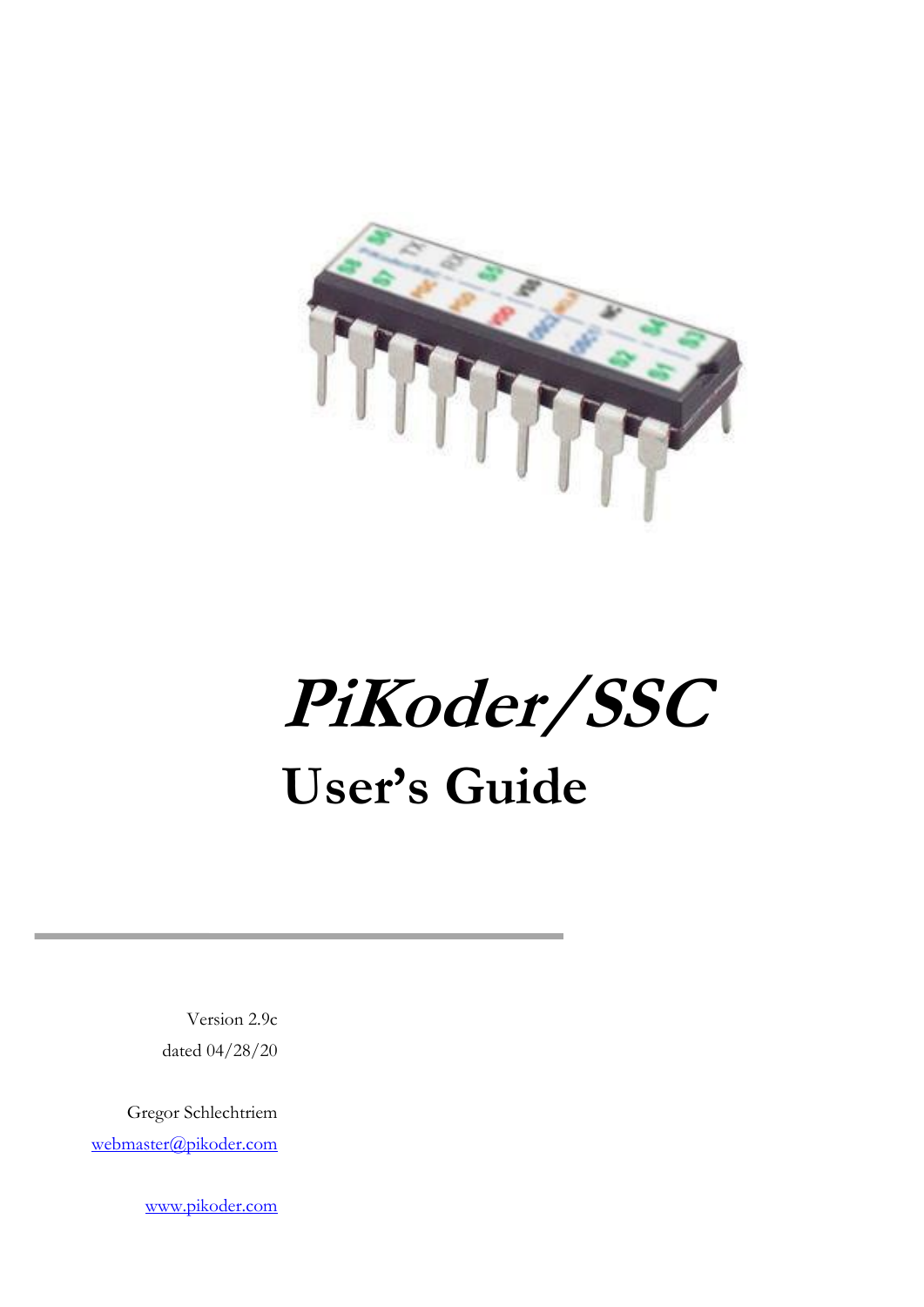## Content

| <b>Overview</b>                          | 3  |
|------------------------------------------|----|
| <b>Features</b>                          | 5  |
| <b>Pin Description and Packaging</b>     | 7  |
|                                          |    |
| <b>Standard application</b>              | 9  |
| <b>The PiKoder Control Center PCC</b>    | 11 |
|                                          |    |
|                                          |    |
|                                          |    |
|                                          |    |
|                                          |    |
|                                          |    |
| <b>Serial Interface</b>                  | 15 |
|                                          |    |
|                                          |    |
| <b>Connect the SSC to a Raspberry Pi</b> | 21 |
|                                          |    |
| <b>Connect the SSC to an Arduino</b>     | 23 |
|                                          |    |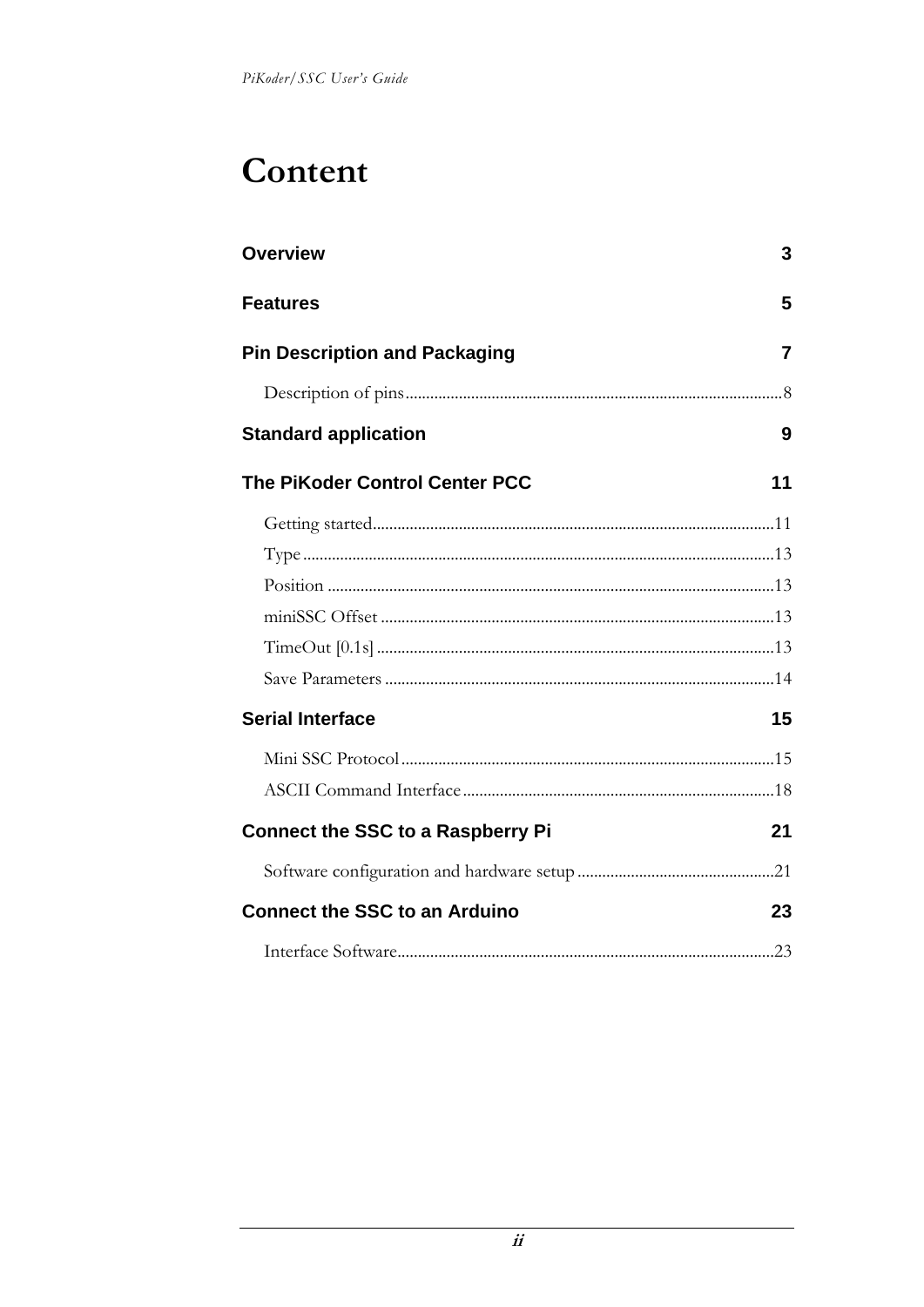### *Overview*

The PiKoder/SSC is a single chip solution for implementing a serial servo controller (SSC) which gives you full control of up to eight servos or electronic speed controls with a resolution of 1 µs through a serial interface. Alternatively, the servo outputs can be configured as binary outputs (switch function). This User's Guide covers the features, the programming and the serial interface of the PiKoder/SSC.

In section 2 you will find a brief description of key features, the overall function and an overview of the interfaces supported. It is recommended to carefully read this section to get a good basic understanding of the PiKoder/SSC.

The next two sections 3 and 4 deal with the controller hardware. Section 3 provides the pinning and section 4 describes the reference schematic for the Pikoder. **Please note that the applications and interfaces described in the following sections assume that the PiKoder/SSC is setup in line with this reference schematic.**

Your next step is most likely to commission and test your PiKoder/SSC. Rather than using the "bits and bytes"-serial interfaces directly, which are laid out in section 6, you may consider using the more elegant PCC (PiKoder Control Center) Windows 10 software with a graphical user interface.

Section 7 demonstrates how you would interface your PiKoder/SSC to a Raspberry PI and Section 8 focusses on connecting the PiKoder/SSC to an Arduino.

This User's Guide is based on the most recent hard- and firmware version 2.9 available for the PiKoder/SSC and the related programming software "PCC PiKoder Control Center". Please check for updated information and new software releases on [www.pikoder.com.](http://www.pikoder.com/)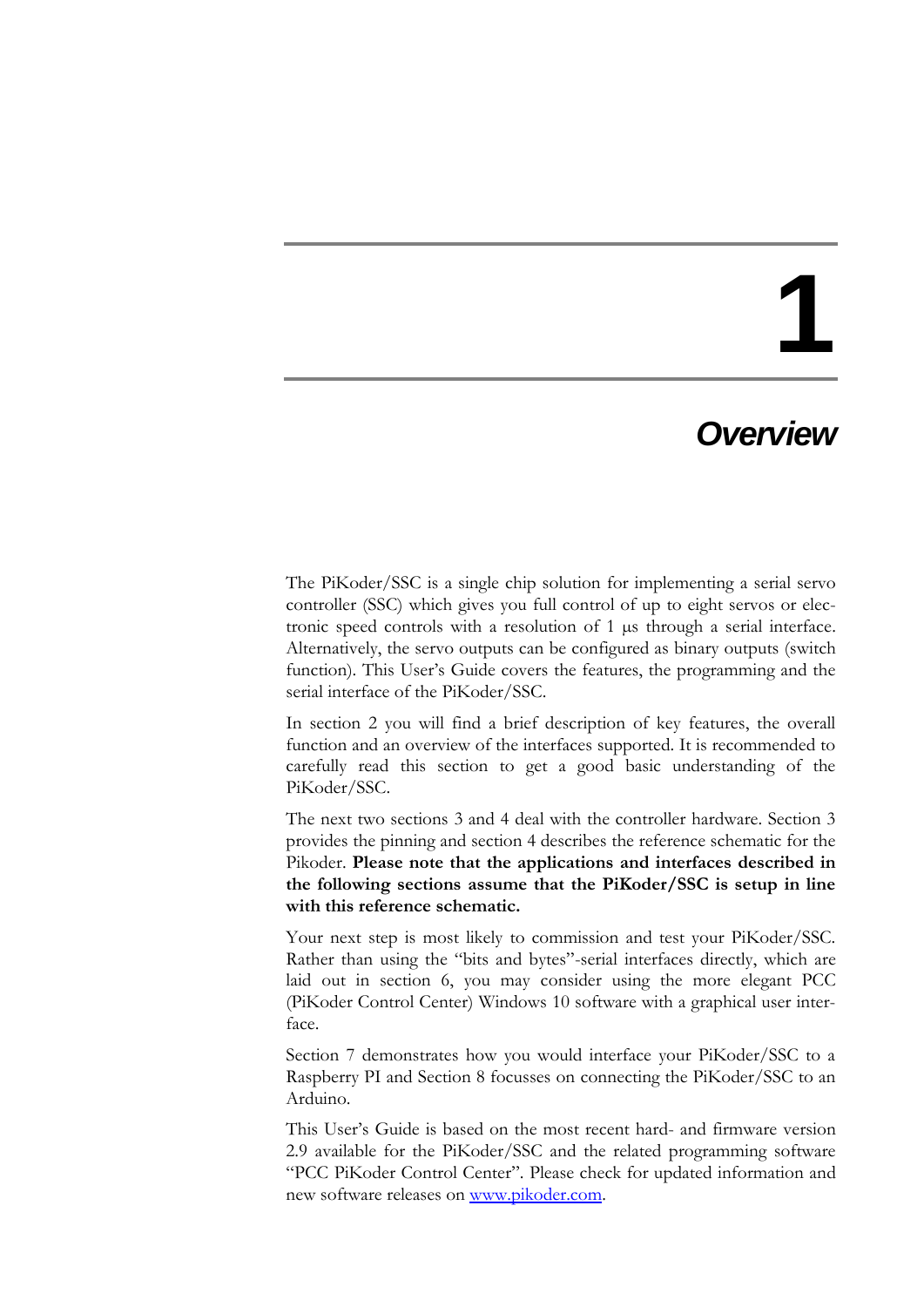Hyperlinks were integrated into the text for convenience. You would also find all downloads referenced on the [PiKoder/SSC webpage.](http://www.pikoder.de/PiKoder_SSC_EN.htm)

Please share with me any comments, improvement ideas or errors you will find or encounter in working with your PiKoder/SSC. I can be reached at [webmaster@pikoder.com.](mailto:webmaster@pikoder.com) Thank you very much!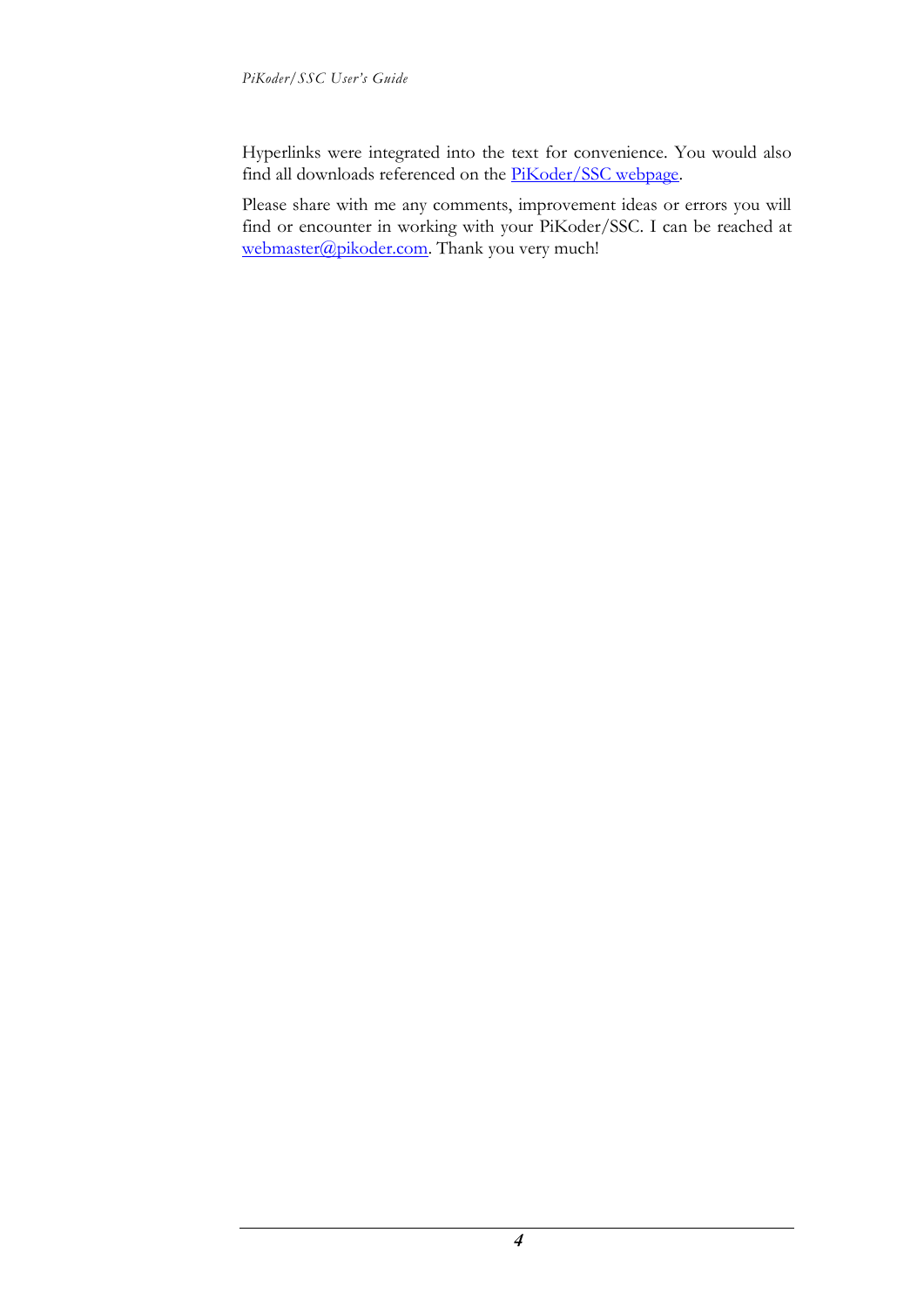### *Features*

This section will familiarize you with the feature set and a high-level overview of the intended use of the PiKoder/SSC allowing you to customize the controller to your specific needs and requirements.

The PiKoder/SSC Serial Servo Controller allows you to control up to eight servos or electronic speed controls from a serial port (either USB or UART depending on the protocol converter). The key features are:

- resolution 1  $\mu$ s with a precision of 0,5  $\mu$ s or better
- operating voltage range 3.3-5.0 V
- non-volatile memory for application specific parameters
- miniSSC protocol supported (de facto standard for RC servo controllers)
- bi-directional ASCII protocol enabling line monitoring
- optional failsafe position when connection to host is lost
- ICSP pins available for software upgrades
- Sample software and source code for PC application available

Alternatively, the servo outputs can be configured individually as binary outputs (switch function) allowing for a variety of additional special functions not requiring a pwm signal.

You can connect a controller board such as your Arduino or Raspberry Pi without any additional interface hardware directly to the PiKoder's UART (please refer to sections 7 and 8 for more details). With the addition of a simple off-the-shelf "USB to UART converter" you control the servos directly from your computer. In addition, the controller's wide range of oper-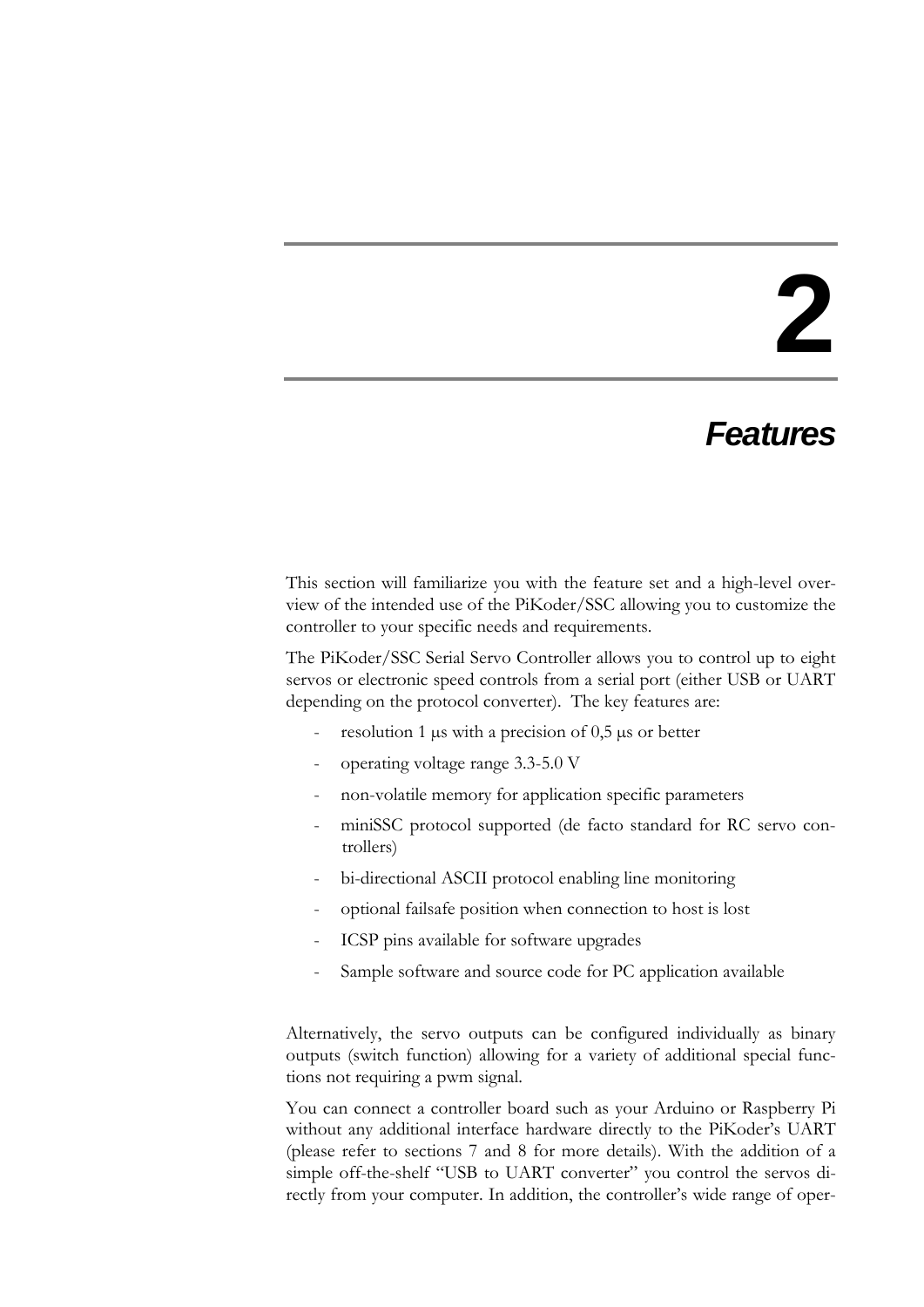#### *PiKoder/SSC User's Guide*

ating voltage from 3.3 to 5.0V allows you to use an existing power source in your application rather than adding hardware.

In this capacity the SSC would free up the Arduino or an Raspberry Pi of responding to real-time events such as generating pulses for servos in a given time frame and also free up resources such as internal timers and pwm generators ('Set and Forget'-function). Thereby intermittent problems due to internal collisions are avoided. And, finally: you can control up to eight servos consuming only two pins.

The PiKoder/SSC supports two protocols:

- MiniSSC protocol representing a very common protocol for controlling SSCs and
- a two-way ASCII-Protocol designed to support controlling the SSC with standard terminal programs such as (but not limited to) Tera Term and TTY

The PiKoder/SSC Serial Servo Controller would automatically detect the protocol used and no user interaction would be required.

With the full support of the miniSSC protocol, the PiKoder/SSC would allow you to daisy chain controllers in order to control up to 255 servos as specified in the miniSSC protocol definition. The SSC Control Center provides for setting a miniSSC Offset and thereby defining the channel base address the PiKoder/SSC would respond to. This means, that the PiKoder/SSC can control any contiguous block of eight servo numbers from 0 to 254. Please refer to the respective [application note](http://www.pikoder.de/download/AN02%20-%20Daisy%20Chaining.pdf) for more details.

A free graphical and intuitive configuration and control program, the "PCC PiKoder Control Center" is available for Windows 7, making it simple to test and program the controller over USB (please refer to section 5 for more details).

The PiKoder/SSC also has non-volatile (EEPROM) data storage for retaining application specific operating parameters such as startup position after powering up, neutral position and upper as well as lower limits for servo pulse width.

The PiKoder/SSC does support a failsafe position for the use in autonomous and RC applications. You can activate a timer for 0.1 s to 99.9 s to monitor the communication. If no message is received within this preset time frame, then the PiKoder/SSC would set all servo outputs to the neutral position.

If you were to use this function you might want to implement a regular "ping" in your application to make sure that the failsafe function is not triggered by a period of inactivity.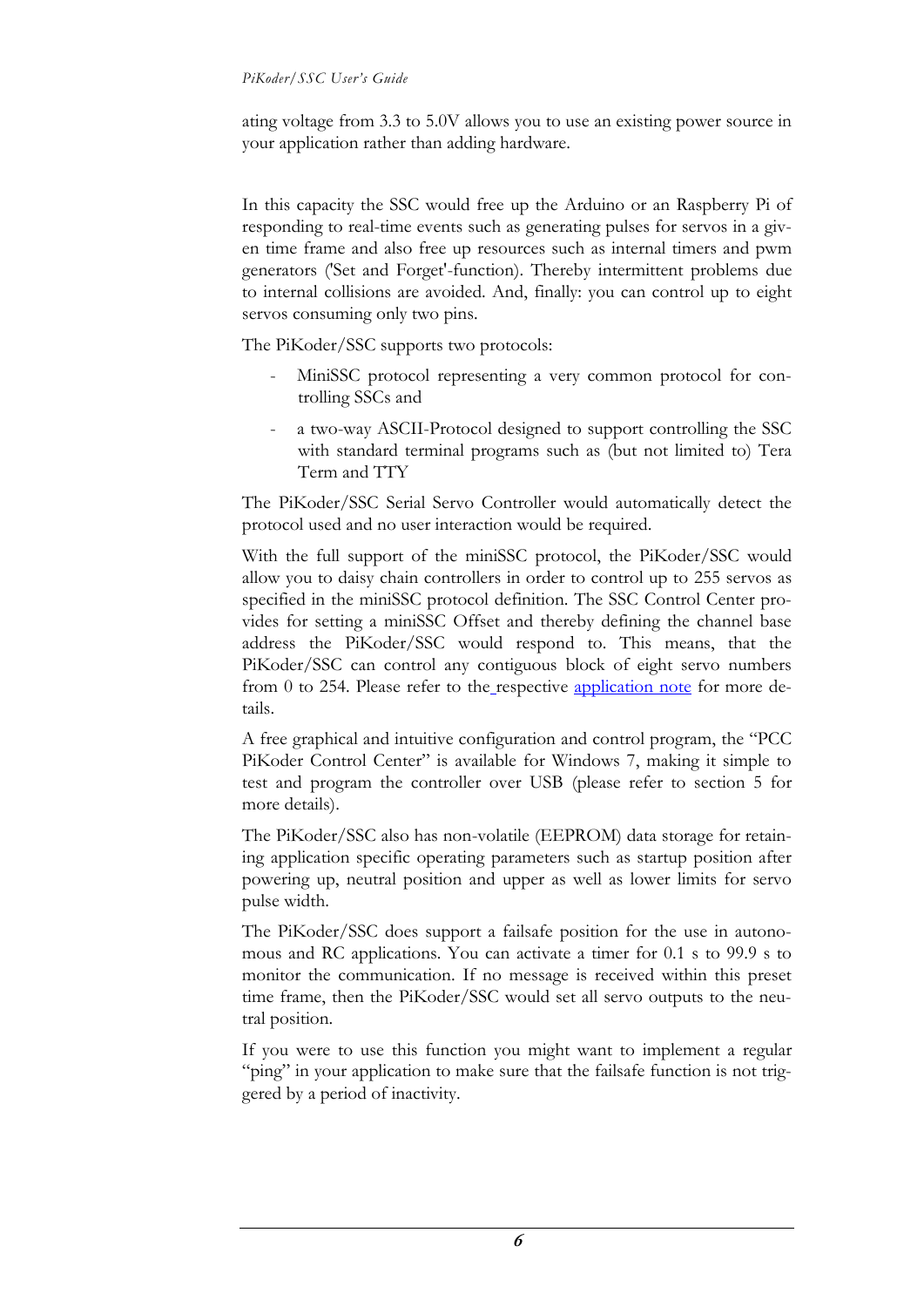### *Pin Description and Packaging*

The PiKoder/SSC comes in an 18 pin DIP package (see below). The device operates from 3.3 – 5 Volts. Please refer to the PIC 16F628A data sheet from Microchip [\(www.microchip.com\)](http://www.microchip.com/) for complete electrical and physical specifications.

A complete description of the pins is given on the following page. If a different package would be required for your application then please contact  $sales@pikoder.com$  for more information.

For evaluating the PiKoder/SSC a PCB as well as a complete kit is available at [www.pikoder.com.](http://www.pikoder.com/) This kit can make your development process more efficient and provides for modularity in your design.

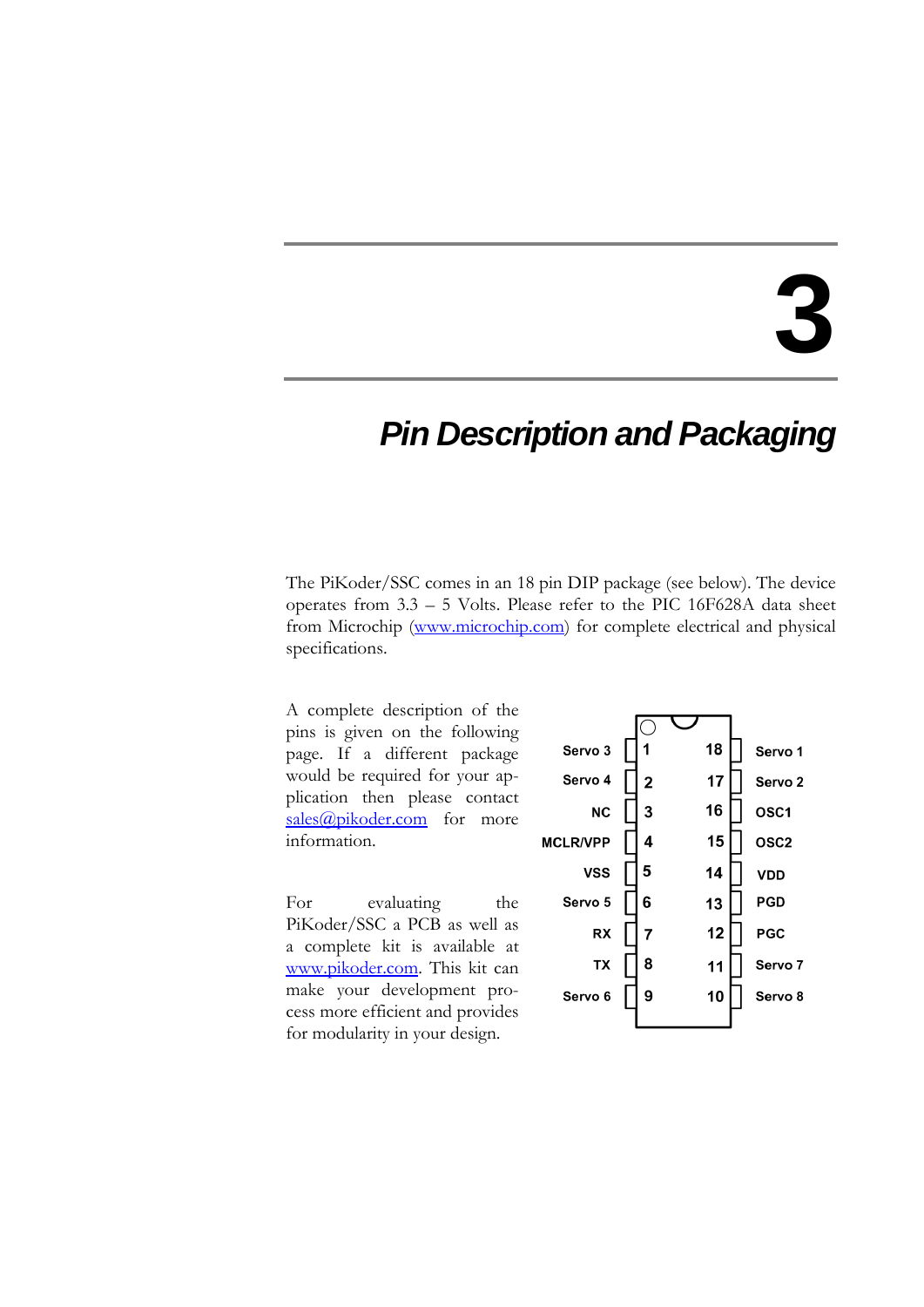### **Description of pins**

| Pin            | Symbol             | Description                                                                         |  |
|----------------|--------------------|-------------------------------------------------------------------------------------|--|
| $\mathbf{1}$   | Servo 3            | Output pin with PWM signal for servo channel 3                                      |  |
| $\overline{2}$ | Servo 4            | Output pin with PWM signal for servo channel 4                                      |  |
| 3              | NC                 | Not connected (reserved for later use)                                              |  |
| $\overline{4}$ | MCLR/VPP           | Reset pin, active low. Connects directly to Vss for<br>automatic reset at power up. |  |
| 5              | <b>VSS</b>         | Supply voltage. Connect to $3,3-5$ V DC                                             |  |
| 6              | Servo 5            | Output pin with PWM signal for servo channel 5                                      |  |
| 7              | <b>RX</b>          | Serial receive input                                                                |  |
| 8              | TX                 | Serial transmit output                                                              |  |
| 9              | Servo 6            | Output pin with PWM signal for servo channel 6                                      |  |
| 10             | Servo 8            | Output pin with PWM signal for servo channel 8                                      |  |
| 11             | Servo 7            | Output pin with PWM signal for servo channel 7                                      |  |
| 12             | PGC                | Clock pin for In-Circuit-Serial-Programming                                         |  |
| 13             | PGD                | Data pin for In-Circuit-Serial-Programming                                          |  |
| 14             | <b>VDD</b>         | Ground connection                                                                   |  |
| 15             | OSC <sub>2</sub>   | Crystal 4 MHz. Please refer to Microchip docu-<br>mentation for details             |  |
| 16             | OSC1               | Crystal 4 MHz. Please refer to Microchip docu-<br>mentation for details             |  |
| 17             | Servo <sub>2</sub> | Output pin with PWM signal for servo channel 2                                      |  |
| 18             | Servo 1            | Output pin with PWM signal for servo channel 1                                      |  |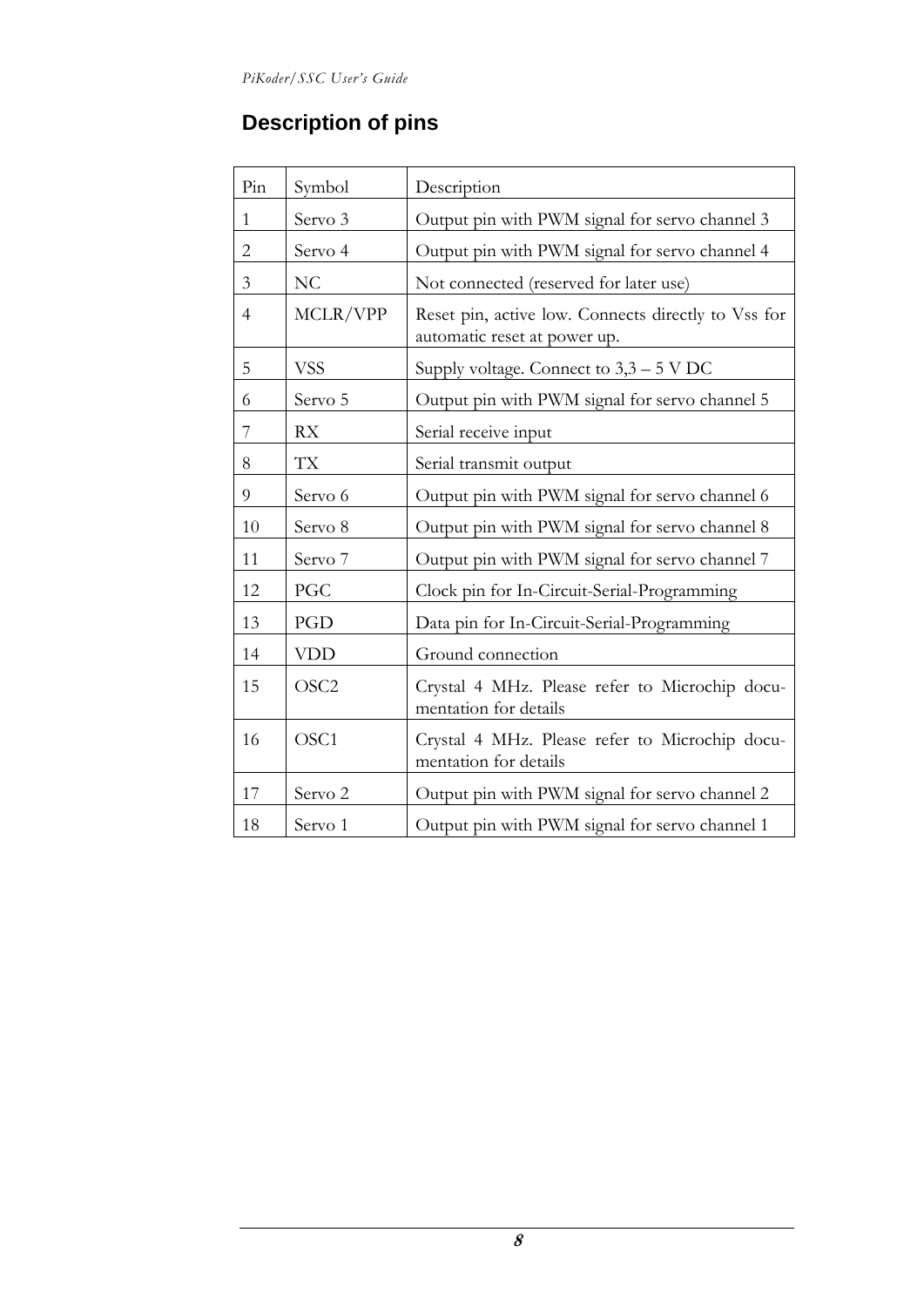## *Standard application*

The following schematic shows the standard application of the PiKoder/SSC. Please note that the components colored in blue are only required for In-Circuit-Serial-Programming on your board.



The evaluation board which is available as a kit on **[www.pikoder.com](http://www.pikoder.com/)** is a full representation of the above reference schematic.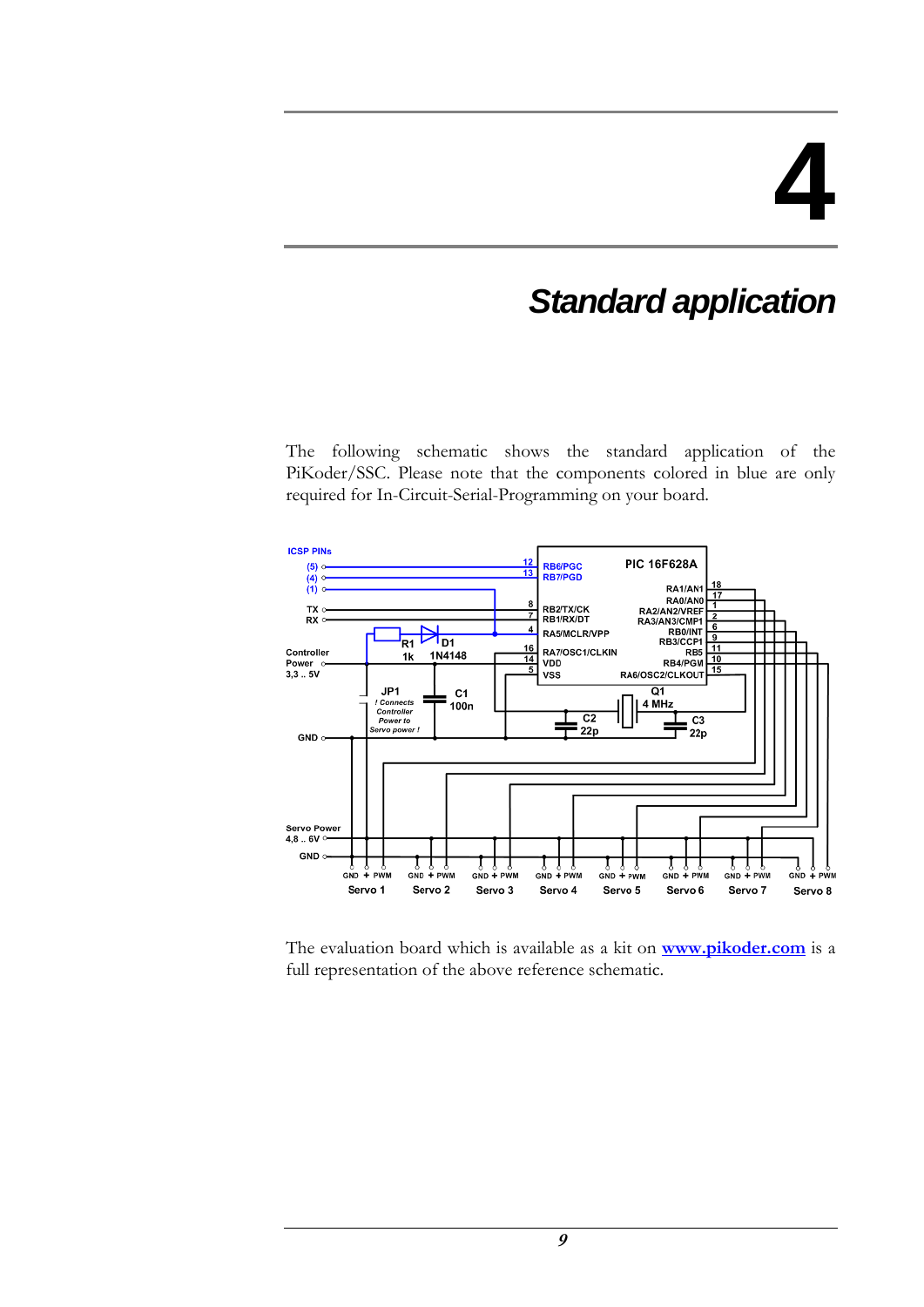- Room for notes -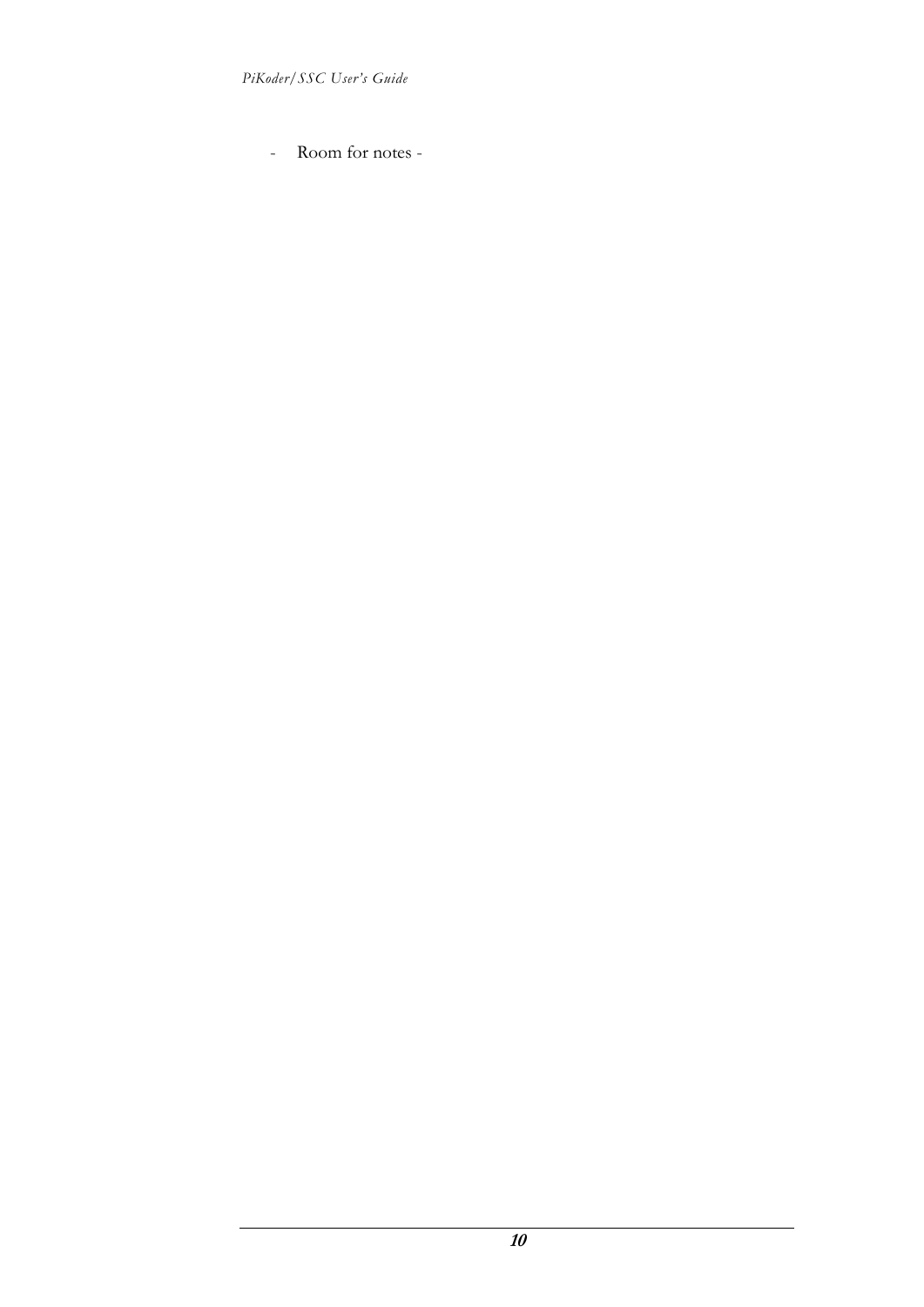## *The PiKoder Control Center PCC*

The PiKoder/SSC's serial interface provides access to configuration options as well as support for real time control. The PCC (PiKoder Control Center) is a graphical tool that makes it easy for you to use this interface. For almost any project you will start by using the PCC to set up and test your PiKoder/SSC. This section explains the features of the PiKoder Control Center.

### **Getting started**

The hardware setup for the interface is simple and straight forward: You would connect your PiKoder/SSC with the USB port of your PC using a suitable USB adaptor and cable. This cable will provide also for the power supply of the PiKoder/SSC.

It is highly recommended that you download the latest version of the PCC software to enjoy the complete feature set of your PiKoder/SSC. The PiKoder Control Center software is Open Source and released under an Apache License, Version 2.0. You may obtain a copy of the License at [http://www.apache.org/licenses/LICENSE-2.0.](http://www.apache.org/licenses/LICENSE-2.0) The source code is made available through a [github repository;](https://github.com/Pikoder/PCC_PiKoder_Control_Center) the [executable](http://www.pikoder.de/download/PCC%20PiKoder%20Control%20Center.zip) can be downloaded on the PiKoder/SSC webpage.

Please unzip the downloaded file and start the program – there is no installation required.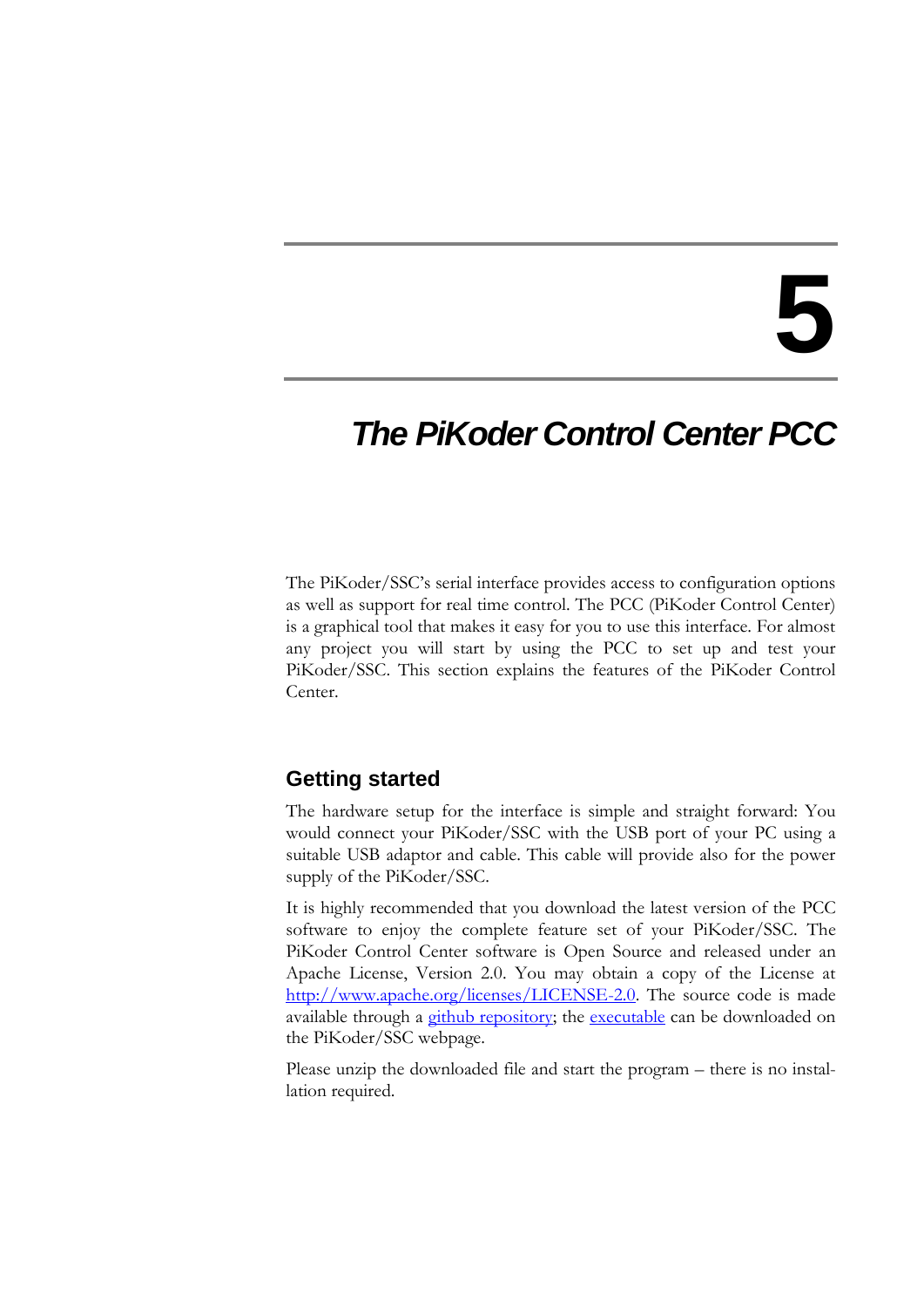|    |                                 | <b>Connection to PiKoder</b>  | <b>Status</b> |                           |                           |                          | <b>PiKoder Info</b>           |
|----|---------------------------------|-------------------------------|---------------|---------------------------|---------------------------|--------------------------|-------------------------------|
|    | $\Box$ COM<br><b>WLAN</b>       | COM <sub>3</sub><br>$\hat{z}$ |               |                           |                           | $\bullet$                | <b>Type Id</b><br>Firmware    |
|    | <b>Channels</b>                 |                               |               |                           |                           |                          | <b>PiKoder Parameters</b>     |
|    | <b>Type</b>                     | Position [µs]                 |               | min.                      | max.                      | neutral                  | miniSSC Offset                |
| 1: | $\land$<br>v                    |                               |               | ÷                         | $\div$                    | $\div$                   | ÷                             |
| 2: | $\hat{}$<br>$\checkmark$        |                               |               | $\frac{\bullet}{\bullet}$ | $\frac{\bullet}{\bullet}$ | $\frac{1}{\bullet}$      | TimeOut [0.1s]                |
| 3: | $\land$<br>$\checkmark$         |                               |               | $\frac{\star}{\star}$     | $\frac{\bullet}{\bullet}$ | $\div$                   | ÷                             |
| 4: | $\hat{\cdot}$                   |                               |               | $\frac{\star}{\star}$     | $\div$                    | $\div$                   | <b>PPM-Channels</b><br>$\div$ |
| 5. | $\land$<br>$\checkmark$         |                               |               | $\frac{1}{\sqrt{2}}$      | F                         | $\div$                   | <b>PPM-Mode</b>               |
| 6. | ٨<br>$\checkmark$               |                               |               | $\frac{1}{\pi}$           | $\div$                    | $\overline{\phantom{a}}$ |                               |
| 7: | $\land$<br>$\checkmark$         |                               |               | $\div$                    | $\frac{1}{\tau}$          | $\div$                   | <b>Parameter</b>              |
| 8: | $\hat{}$<br>$\ddot{\mathbf{v}}$ |                               |               | $\frac{1}{\sqrt{2}}$      | $\frac{\bullet}{\bullet}$ | $\div$                   | <b>Save Parameters</b>        |

The PiKoder Control Center application would show COM3 to be the first available port in your computer. Select the COM port your PiKoder/SSC is connected to (in this example COM8, see below) and then click on the box to indicate your selection and communication to the controller will be established.

The LED would light up in red color indicating that the data upload started and change to green once all data were received correctly. The firmware version of your SSC would be displayed in the respective field.

|                |                                        | <b>Connection to PiKoder</b>      | <b>Status</b>         |            |          |                          | <b>PiKoder Info</b>          |
|----------------|----------------------------------------|-----------------------------------|-----------------------|------------|----------|--------------------------|------------------------------|
|                | $\boxdot$ COM                          | COM <sub>8</sub><br>$\hat{\cdot}$ | Parameters loaded ok. |            |          | $\overline{\phantom{a}}$ | <b>SSC</b><br><b>Type Id</b> |
|                | $\square$ WLAN                         |                                   |                       |            |          |                          | <b>Firmware</b><br>2.09      |
|                | <b>Channels</b>                        |                                   |                       |            |          |                          | <b>PiKoder Parameters</b>    |
|                | <b>Type</b>                            | <b>Position [µs]</b>              |                       | min.       | max.     | neutral                  | miniSSC Offset               |
| 1:             | $\mathbf{P} \circ$                     | 1500<br>$\hat{}$                  | $\,$                  | $1000 -$   | $2000 -$ | $1500 -$                 | $\div$<br>0                  |
| 2:             | $\mathsf{P} \mathop{}_{\circ}^{\circ}$ | 1500<br>$\hat{~}$                 | $\rightarrow$         | 1000       | 2000     | $1500 -$                 | TimeOut [0.1s]               |
| 3:             | $\mathbf{P} \mathop{}_{\circ}^{\circ}$ | 1500<br>$\hat{~}$                 | $\rightarrow$         | 1000       | $2000 -$ | $1500 -$                 | 0<br>$\div$                  |
| 4.             | $\mathsf{P} \mathop{}_{\circ}^{\circ}$ | 1500<br>$\,<$                     | $\,$                  | $1000 -$   | $2000 -$ | $1500 -$                 |                              |
| 5 <sup>1</sup> | $\mathbf{P} \circ$                     | 1500<br>$\epsilon$                | $\rightarrow$         | $1000 -$   | 2000     | 1500                     |                              |
| 6:             | $\mathbf{P} \circ$                     | 1500<br>$\checkmark$              | $\rightarrow$         | $1000 -$   | $2000 -$ | $1500 -$                 |                              |
| 7:             | $\mathsf{P} \mathop{}_{\circ}^{\circ}$ | 1500<br>$\,<$                     | $\rightarrow$         | $1000 -$   | $2000 -$ | $1500 -$                 | <b>Parameter</b>             |
| 8:             | $\mathbf{P} \mathop{}_{\circ}^{\circ}$ | 1500<br>$\,<\,$                   | $\,$                  | $1000$ $-$ | $2000 -$ | $1500 -$                 | <b>Save Parameters</b>       |

You would now have full control of your SSC: either for real-time control by the sliders or for changing the settings and save the new parameters.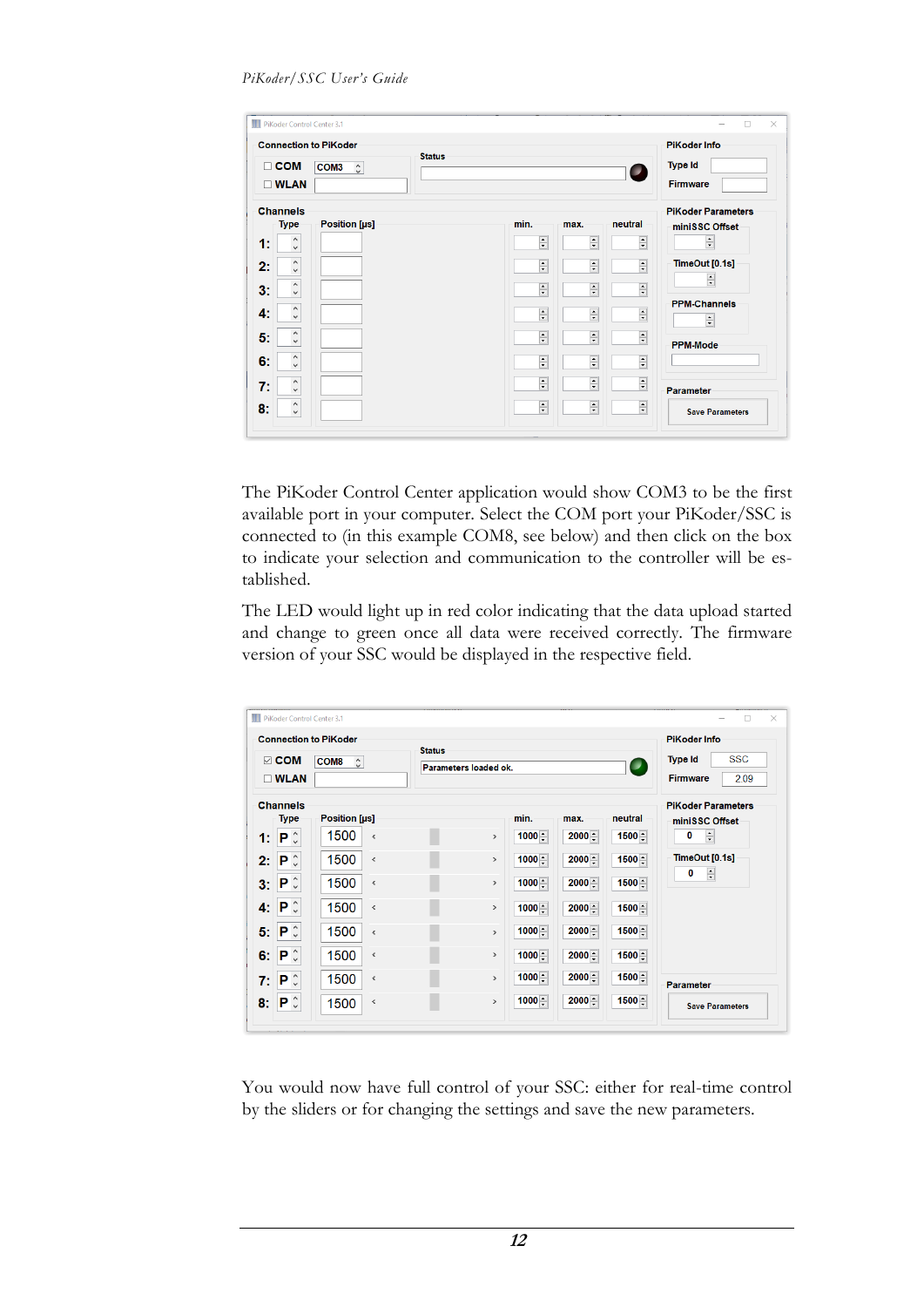### **Type**

The Type field indicates whether the channel output would be pwm for controlling a servo (value="P") or binary switch (value="S"). The value of a switch channel will be logical 1 (voltage depending on actual Vcc) for a servo position larger than 1800 µs. Any value below this threshold will translate into a 0 value at the respective output. The type of a channel is changed by selecting the desired type through the channel's combo box and then click on the box which will send the respective parameter to the PiKoder.

### **Position**

The sliders are used for controlling the PiKoder's outputs and the respective numerical fields monitor the status in real time displaying the current channel value in µs. A separate row of controls is displayed for each of servo position the PiKoder/SSC's channels.

The key parameters for each channel such as min. and max. pulse width and neutral position can be set individually in the respective row. The SSC Control Center will limit the slider value to the min. and max. value shown. This feature however is implemented in the Control Center. The PiKoder/SSC itself does not perform a parameter check and would therefore accept channel values outside of the shown boundaries.

### **miniSSC Offset**

This field is used in combination with the miniSSC protocol to determine the base offset for the actual controller. Please refer to "AN02 Daisy Chaining" for more information.

### **TimeOut [0.1s]**

This field can be used to activate to program a time out fail-safe configuration. The time out value is shown in multiples of 0.1 s. The maximum input would be 999 resulting in a time out of 99.9 s.

As soon as you change the field value from zero the time out would be activated. From this point onwards the PiKoder/SSC would be monitoring the UART input and expect to receive at least one character within each timeout interval. As soon as a message is received the time out interval is restarted. Please note that the PCC PiKoder Control Center does line monitoring in the background making sure that the time out does not occur while you are programming the PiKoder.

If the PiKoder input would be timed out, then the PiKoder would copy the neutral values to the respective channel to create a predetermined output situation.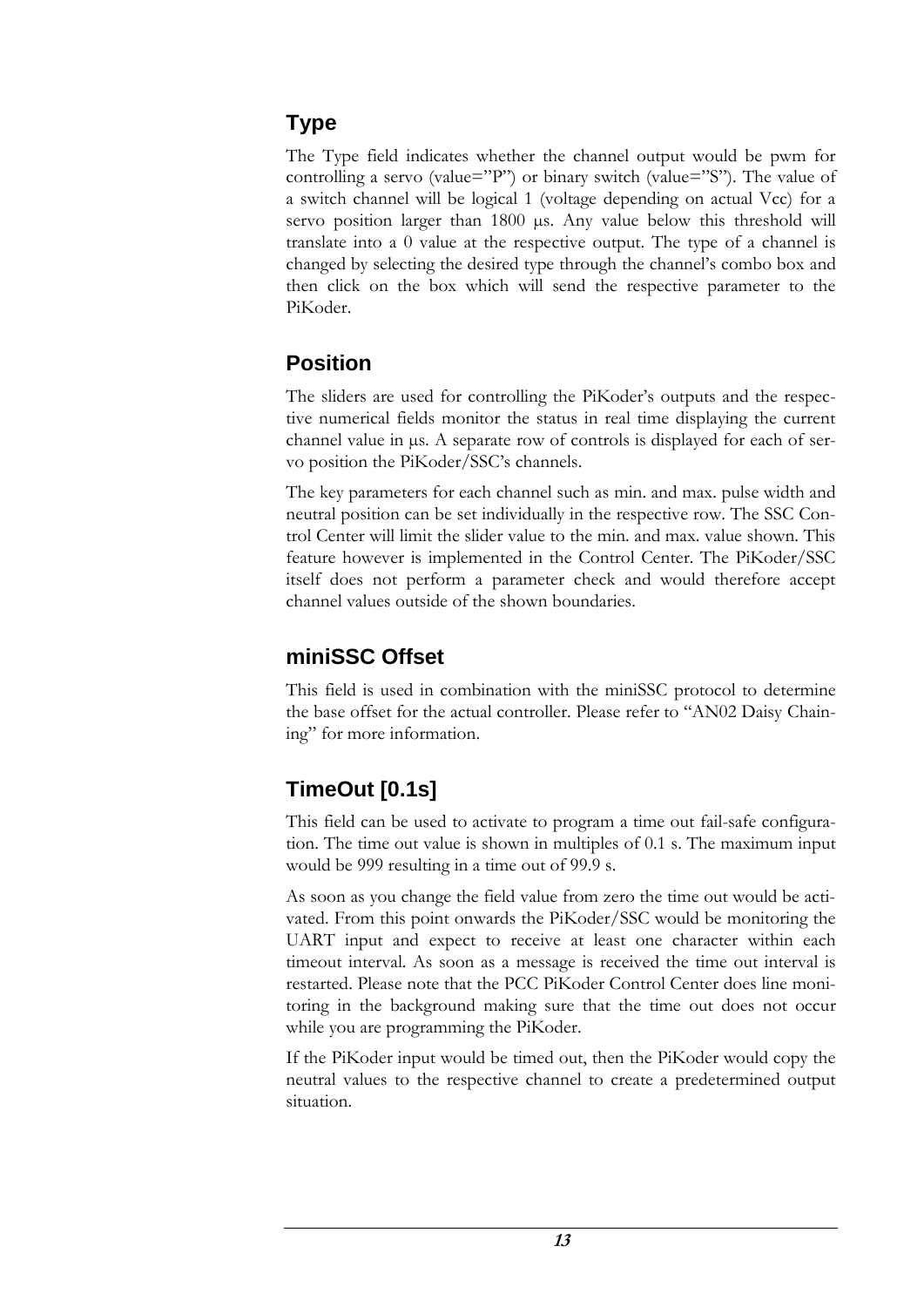### **Save Parameters**

All changes made while using the PCC will not be permanent unless you select to save the parameters. Hitting this button transfers all settings into the non-volatile memory of the PiKoder/SSC to be retrieved when started up the next time.

Please note that saving new values may take some time and requires disabling some internal interrupt logic. This may result in erroneous servo behavior.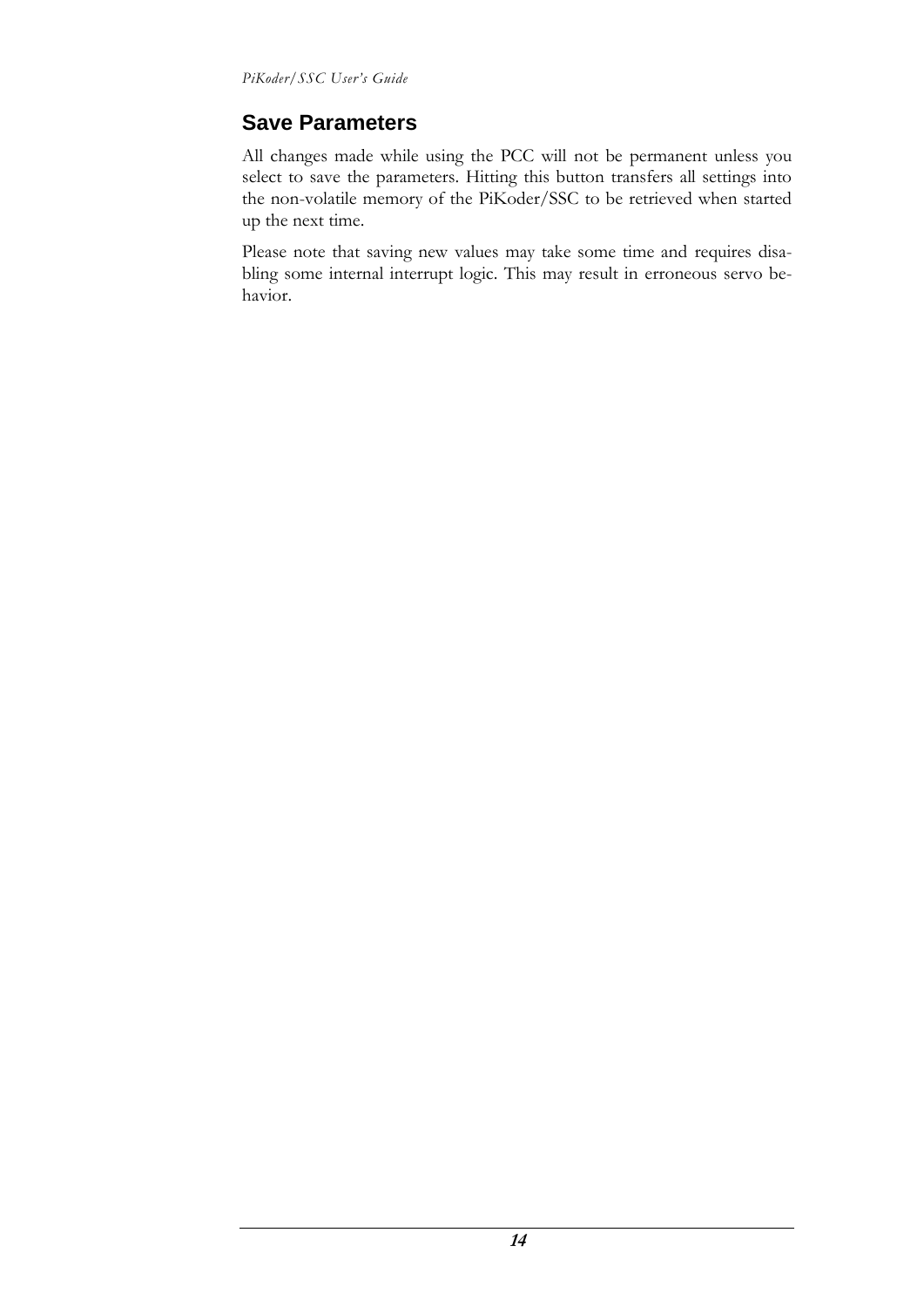## *Serial Interface*

The PiKoder/SSC's serial interface is based on TX and RX lines, which allow the controller to send and receive non-inverted, TTL  $(0 - 5V)$  serial bytes. The parameters for the serial transmission are 9600 Baud, 8 data bits, one stop bit, with no parity.

The bytes sent to the PiKoder/SSC are commands which allow you to control the program and control the SSC. The PiKoder/SSC supports two protocols:

- MiniSSC protocol representing a very common protocol for controlling SSCs
- a two-way ASCII-Protocol designed to support controlling the SSC with standard terminal programs such as (but not limited to) Tera Term, Putty, hyperterm

The PiKoder/SSC Serial Servo Controller does automatically detect the terminal protocol; no user interaction would be required.

### **Mini SSC Protocol**

This protocol allows you to control up to 255 different servos by chaining multiple servo controllers together. It only takes three serial bytes to set the target of one servo, so this protocol is good if need to send many commands rapidly. The Mini SSC protocol is to transmit 0xFF as the first (command) byte, followed by a servo number byte, and then the 8-bit servo target byte for the servo position.

A servo target byte of 127 (0x7F) will always indicate the neutral position maintained as a PiKoder/SSC parameter.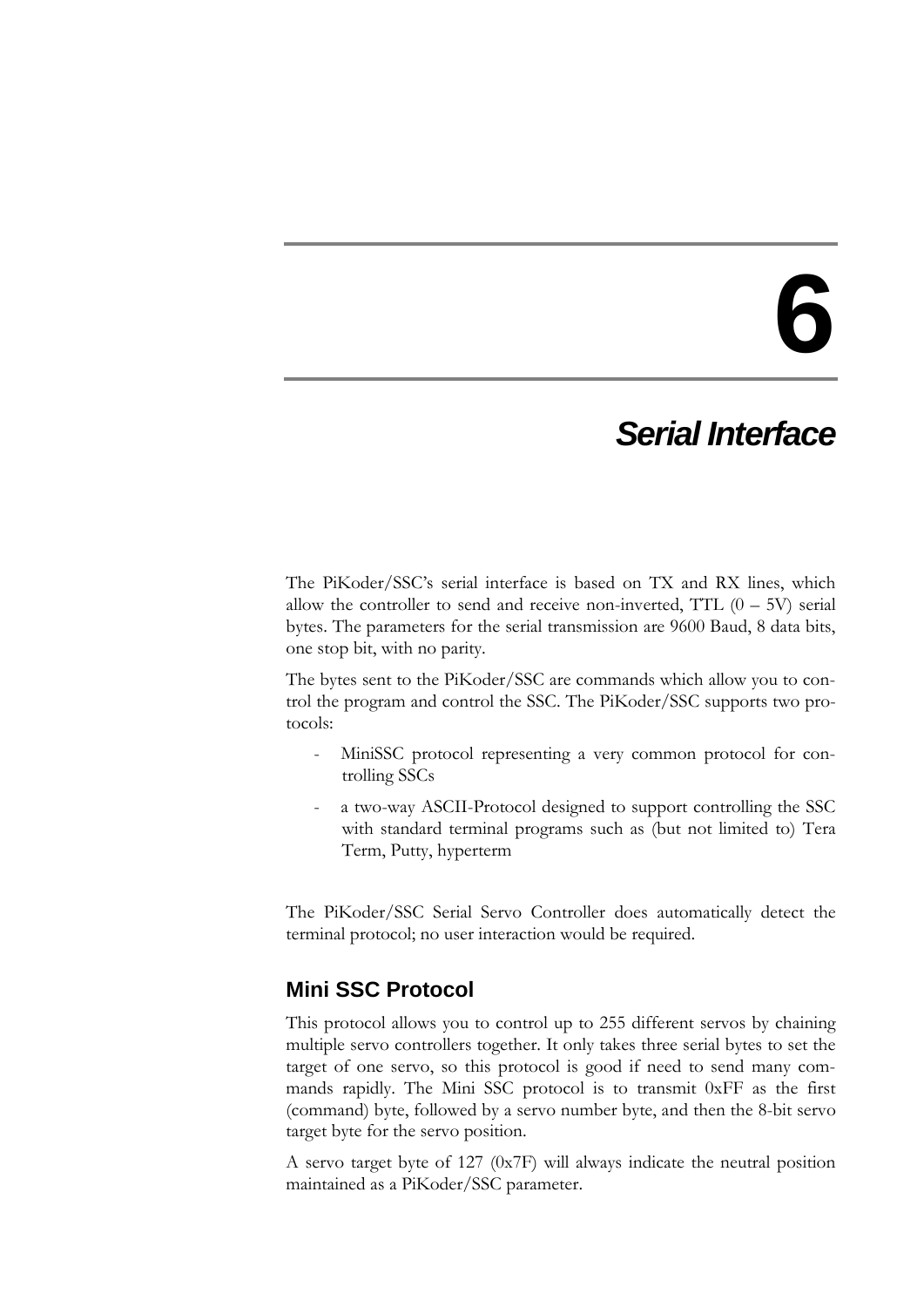The actual position taken by sending a servo target byte to the controller is calculated depending on the actual parameters. If you wanted to move the servo from neutral towards the upper limit then the increment in pulse length *du* is calculated based on:

$$
du =
$$
 (Upper Limit – Neutral) / 127 Steps

This means for example, that with an upper limit of 2008  $\mu$ s and a neutral position of 1500 µs an increment of one in the servo target byte would result in:

 $du = (2008 - 1500)$   $\mu$ s / 127 Steps = 4  $\mu$ s/Step

Therefore, a servo target byte of 0x80, which is an increment of one to the neutral position would result in a pulse length of  $1500 \text{ }\mu\text{s} + 4 \text{ }\mu\text{s} = 1504 \text{ }\mu\text{s}$ .

The same procedure is applied when you wanted to move the servo from neutral towards the lower limit; then the decrement in pulse length *dl* is calculated based on:

*dl* = (Neutral - Lower Limit) / 127 Steps

Please note the following with respect to *du* and *dl*:

- *du* and *dl* are calculated per channel and may differ per channel allowing for asymmetric ranges and a neutral positon outside of the mechanical central position of the servo
- *du* and *dl* are calculated during controller startup. With firmware release 2.3 these parameters are updated when you change the values of neutral, upper or lower limit without resetting the controller.
- *du* and *dl* are calculated based on 8 bit arithmetic. Depending on the numbers a slight overrun over the upper limit resp. a slight underrun of the lower limit may occur.

For testing the miniSSC protocol you may want to use a byte oriented tool such as the "[Pololu Serial Transmitter](http://www.pololu.com/docs/0J23)" utility for Windows (see <http://www.pololu.com/docs/0J23> for more details).

After installing and starting the software you would have to connect to the PiKoder/SSC by selecting the COM port and pushing the connect button. The miniSSC-protocol is a three-byte command and should be entered in the respective column as shown below.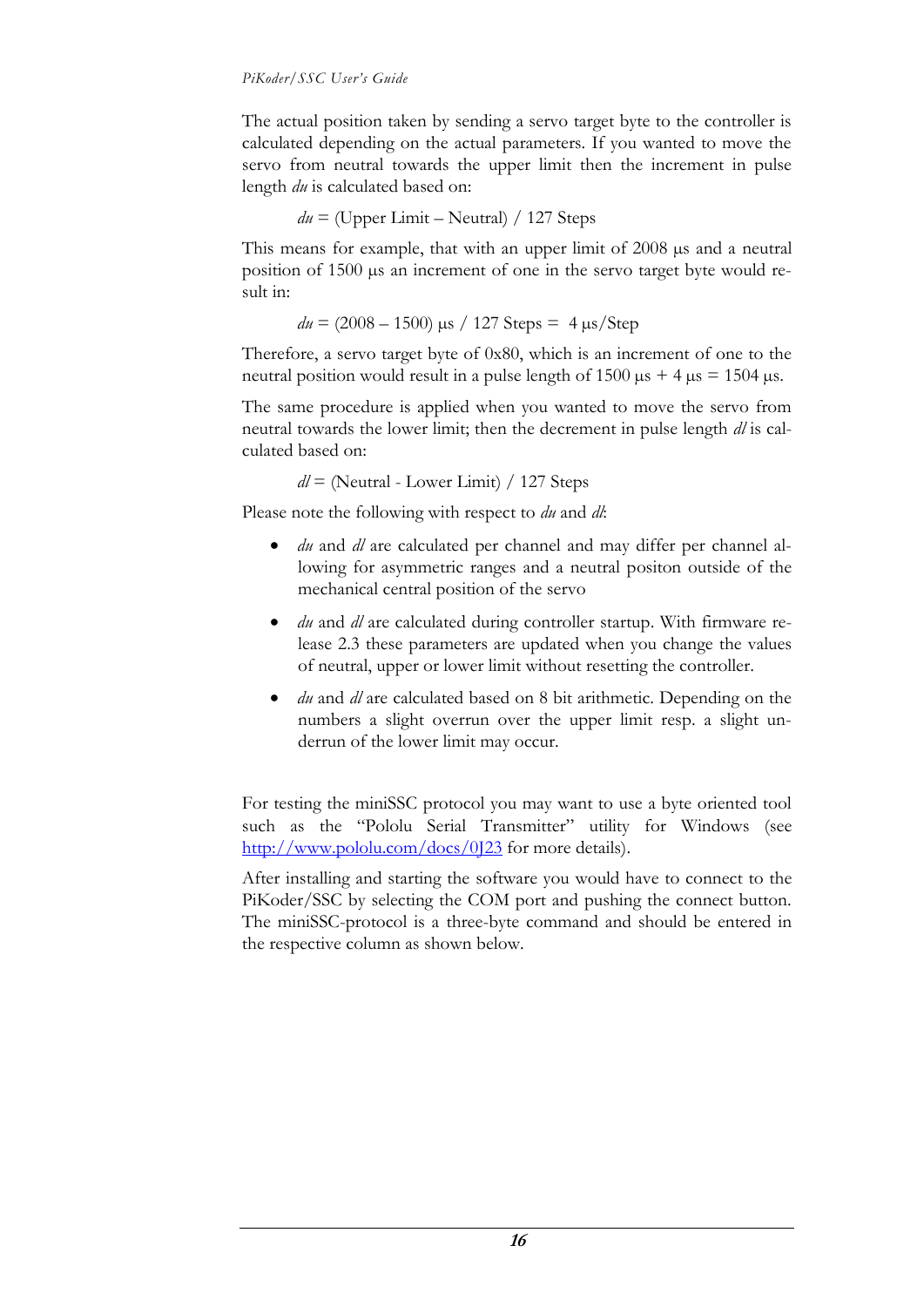| <b>* Pololu Serial Transmitter v1.3 - Connected</b>      |                     |
|----------------------------------------------------------|---------------------|
| COM Port<br>9600<br>COM4<br><b>Baud Rate</b><br>bps      | append CRC7 byte    |
| Connect<br>Disconnect                                    |                     |
| use "0x" prefix for hex [e.g. you can write 128 or 0x80] |                     |
| single byte:                                             | Send single byte    |
| 2-byte command:                                          | Send 2-byte command |
| 0xFF<br>254<br>08<br>3-byte command:                     | Send 3-byte command |
| 4-byte command:                                          | Send 4-byte command |
| 5-byte command:                                          | Send 5-byte command |
| 6-byte command:                                          | Send 6-byte command |
| Sent/Received data (hex):                                |                     |
|                                                          |                     |
|                                                          |                     |
|                                                          |                     |

Once you hit the "Send 3-byte command"-button the bytes are sent to the PiKoder (see below); as per protocol definition there is no response by the SSC.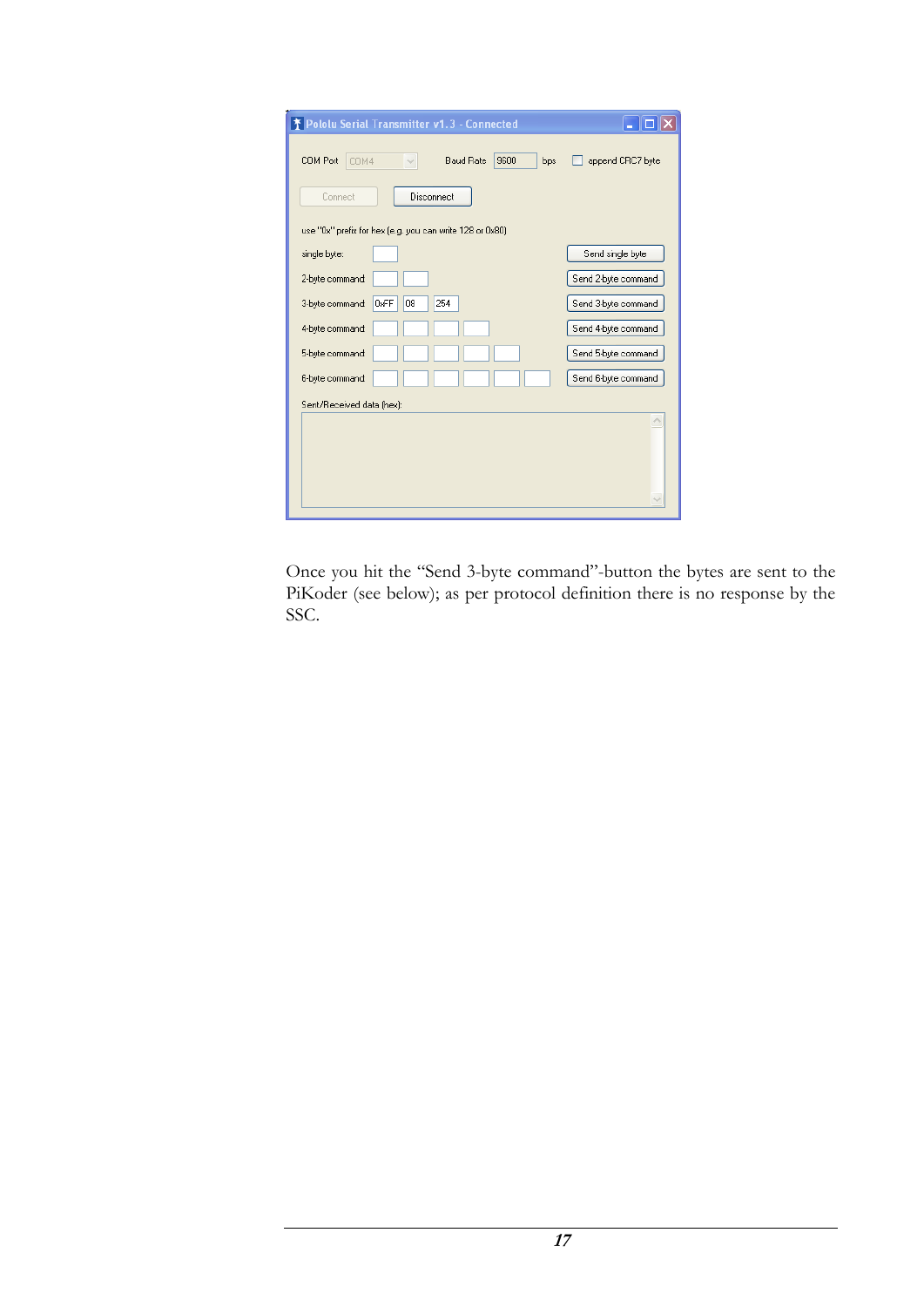*PiKoder/SSC User's Guide*

| <b>Pololu Serial Transmitter v1.3 - Connected</b>        |                            |
|----------------------------------------------------------|----------------------------|
| 9600<br>COM Port<br><b>Baud Rate</b><br>COM4<br>bps      | append CRC7 byte           |
| Disconnect<br>Connect                                    |                            |
| use "0x" prefix for hex (e.g. you can write 128 or 0x80) |                            |
| single byte:                                             | Send single byte           |
| 2-byte command:                                          | Send 2-byte command        |
| 0xFF<br>254<br>3-byte command:<br>8                      | Send 3-byte command        |
| 4-byte command:                                          | Send 4-byte command        |
| 5-byte command:                                          | Send 5-byte command        |
| 6-byte command:                                          | Send 6-byte command        |
| Sent/Received data (hex):                                |                            |
| 06:49:34<br>sent FF 08 FE                                | $\mathcal{A}_{\mathbb{R}}$ |
|                                                          |                            |

### **ASCII Command Interface**

The ASCII Command Interface (ACI) is probably the most versatile way to program the PiKoder/SSC without any specific host software such as the "SSC Control Center". All commands are simple ASCII and are sent using a Windows based terminal program such as Hyperterm or Tera Term. The commands can be typed in right away and the response of the controller is readable without referring to any specific code tables. Please note that neither 'CR' nor 'LF' is needed to send the command to the controller.

There are two basic types of commands: commands for querying parameters and for setting parameters.

If a parameter is read the PiKoder/SSC will provide for proper formatting by sending a "CRLF" prior to sending the parameter value and support readability by sending another "CRLF" after the parameter value.

If a parameter is set the PiKoder/SSC will acknowledge the proper execution by sending an "!" framed by "CRLF".

If a command could not be interpreted at all then a question mark '?' framed by 'CR' 'LF' would be echoed. Please note that protocol syntax checking is limited at this point in time.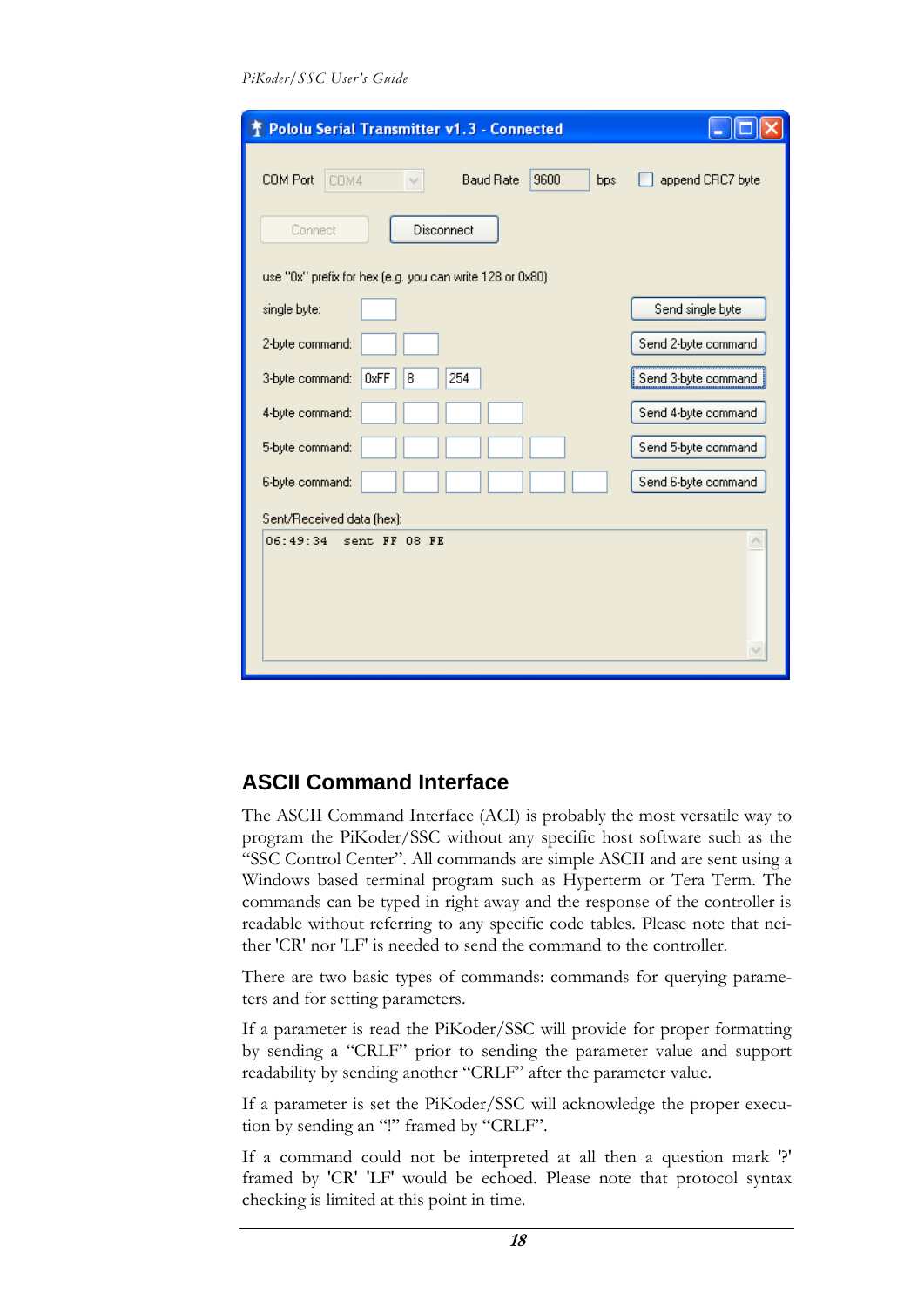The following ACI commands are available:

- '?': query the PiKoder type information; the PiKoder/SSC will respond with "T=SSC".
- 'i?': query the current pulse width for channel i  $(i = 1..8)$ ; PiKoder will respond 'CR' 'LF' 'xxxx' 'CR' 'LF' with xxxx representing the pulse width in µs
- 'i=xxxx': set the pulse width for channel i to xxxx µs (xxxx in decimal format,  $i = 1.8$ ; PiKoder will acknowledge execution of the program by sending an 'CR' 'LF' '!' 'CR' 'LF'
- '0': query the firmware version; PiKoder will respond in a format 'n.nn' framed by 'CR' 'LF'
- 'S','s': will save the current parameters to the controller's EEPROM making the current servo positions the start up positions after powering up; returns a '!' upon successful completion framed by 'CR' 'LF' – **no longer supported for version 2.9 and above.**
- 'Ui?': query the upper limit for pulse width for channel i; PiKoder will respond 'xxxx' with xxxx representing the pulse width in  $\mu s$ (xxxx in decimal format,  $i = 1..8$ ) - the command is not case sensitive
- 'Ui=xxxx': set the upper limit for pulse width for channel i to xxxx  $\mu$ s (xxxx in decimal format, i = 1..8); PiKoder will acknowledge execution with a '!' framed by 'CR' 'LF'.
- 'Li?': query the lower limit for pulse width for channel i; PiKoder will respond 'xxxx' with xxxx representing the pulse width in  $\mu s$ (xxxx in decimal format,  $i = 1.8$ ) - the command is not case sensitive
- 'Li=xxxx': set the lower limit for pulse width for channel i to xxxx  $\mu$ s (xxxx in decimal format, i = 1..8); PiKoder will acknowledge execution with a '!' framed by 'CR' 'LF'.
- 'Ni?': query the pulse width for the neutral position for channel i; PiKoder will respond 'xxxx' with xxxx representing the pulse width in  $\mu$ s (xxxx in decimal format,  $i = 1..8$ ) - the command is not case sensitive
- 'Ni=xxxx': set the pulse width for the neutral position for channel i to xxxx  $\mu$ s (xxxx in decimal format,  $i = 1..8$ ); - the command is not case sensitive and the PiKoder will acknowledge execution with a '!' framed by 'CR' 'LF'.
- 'M?' or 'm?': query the current channel offset for the miniSSCprotocol.
- 'M=iii' or 'm=iii': set the channel offset for the miniSSC-protocol
- $'T=iii';t=iii'$ : enables the fail safe timer. 'iii' is given in multiples of 0.1 s. Please note that input is always given in three decimal digits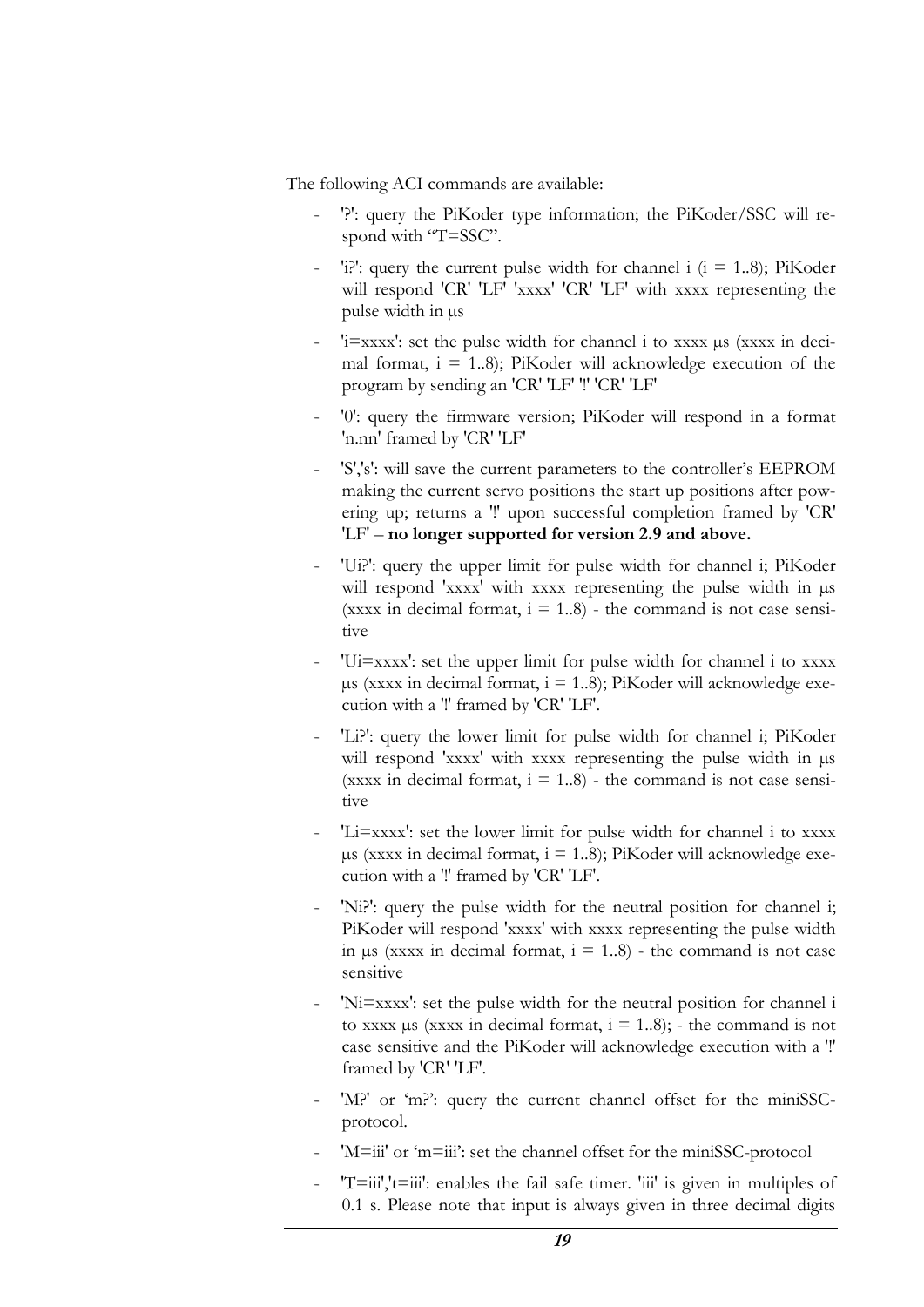ranging from '001' (= 0.1 s) to '999' (= 99.9 s). In the factory default configuration, the fail-safe timer is not active. You would activate the monitoring by sending a time out value  $> 0$ , a value of 0 would disable the timer function. Command execution is acknowledged by the PiKoder with a '!'.

- 'T?','t?': query the current time out value in multiples of 0.1 s. A response of '000' indicates that the fail-safe function is not activated.
- 'Z?' : query the current zero offset value
- $'Z=i'$ : set the zero offset
- 'Oi?': query the type of output / channel i; PiKoder will respond 'X' with X representing 'P' for pwm and 'S' for switch. The command is not case sensitive.
- ' $Oi=X'$ : set the type of output / channel i with 'P' or 'p' setting the output to pwm and 'S' or 's' setting the output to switch type. The binary output value will depend of the channel pulse length (any value larger than 1800 µs will translate into a logical 1). PiKoder will acknowledge execution with a '!' framed by 'CR' 'LF'. The command is not case sensitive.

Version 2.8 added a more comprehensive ACI command for retrieving all channel parameters in one request:

'Ci?': query all parameters for channel i. The Output would be: nnnnlllluuuu with nnnn representing neutral, llll representing lower limit and uuuu representing the upper limit. The command is not case sensitive.

Version 2.9 added a safer save command:

SU]U], sU]U]: will save the current parameters to the controller's EEPROM making the current servo positions the start up positions after powering up; returns a '!' upon successful completion framed by 'CR' 'LF' – Please note that saving new values may take some time and requires disabling some internal interrupt logic. This may result in erroneous servo behavior.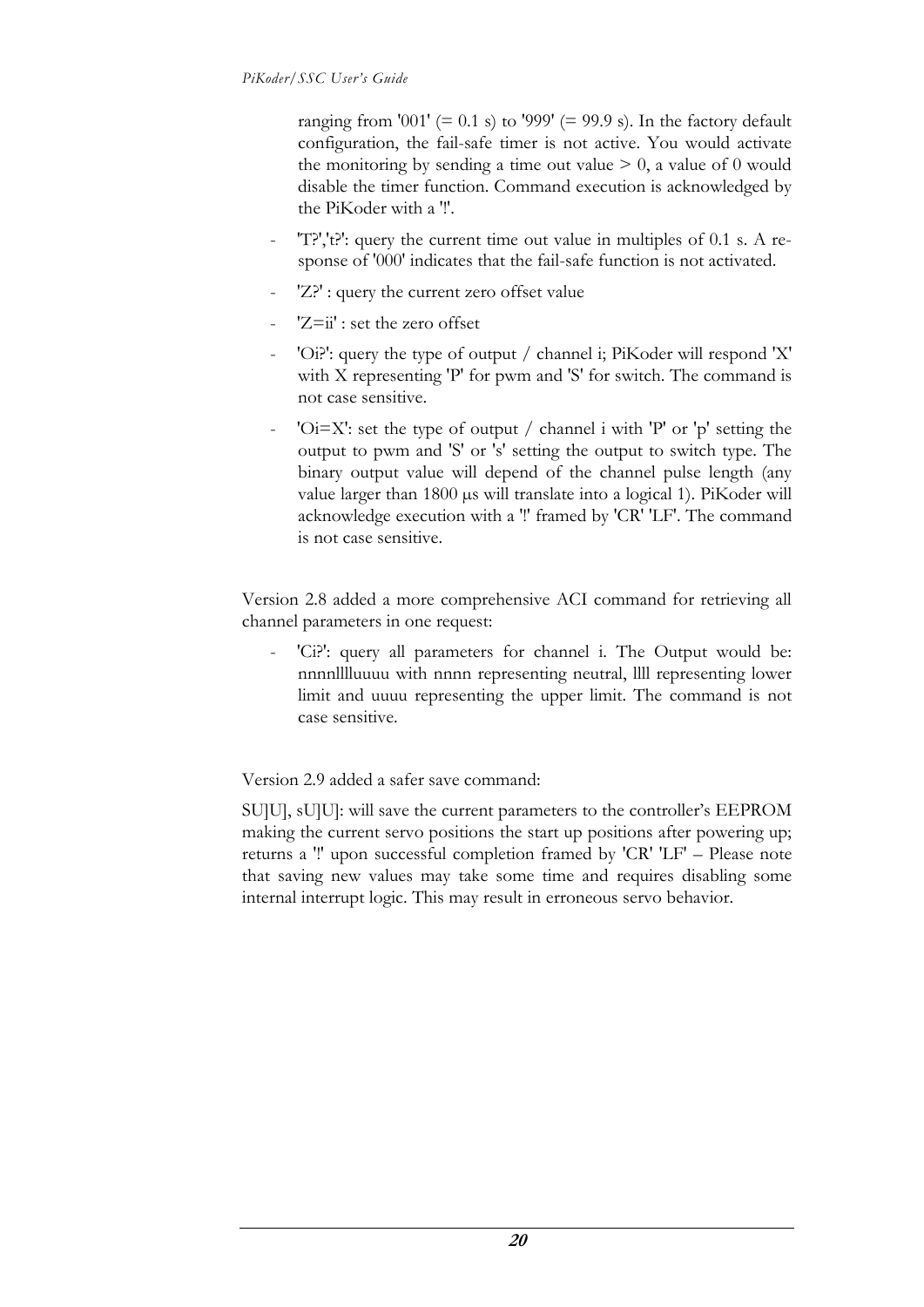## *Connect the SSC to a Raspberry Pi*

The PiKoder/SSC releases your Raspberry Pi from generating real-time pulses for controlling servos ('Set and forget'-function).

This is advantageous when using elaborate operating system such as LINUX, because their real-time capabilities are limited due to the number of concurrent tasks. This might limit the precision of the signals generated.

The PiKoder/SSC connects to your Raspberry's UART. This frees up valuable I/O pins which can be used for additional peripherals in your application, since only two pins are needed for controlling eight servos (or in a daisy chain configuration even up to 255 servos).

In this application the PiKoder/SSC is operating with 3.3 Volts, which is supplied by your Raspberry Pi. The servo power supply of 4.8 .. 6 Volts has to be kept separate in order to avoid unstable power potentially creating reboots.

The schematic is shown on the next page.

### **Software configuration and hardware setup**

The software configuration and the hardware setup require three simple steps:

- Turning of the UART as a serial console
- Wiring
- Installing terminal software such as Minicom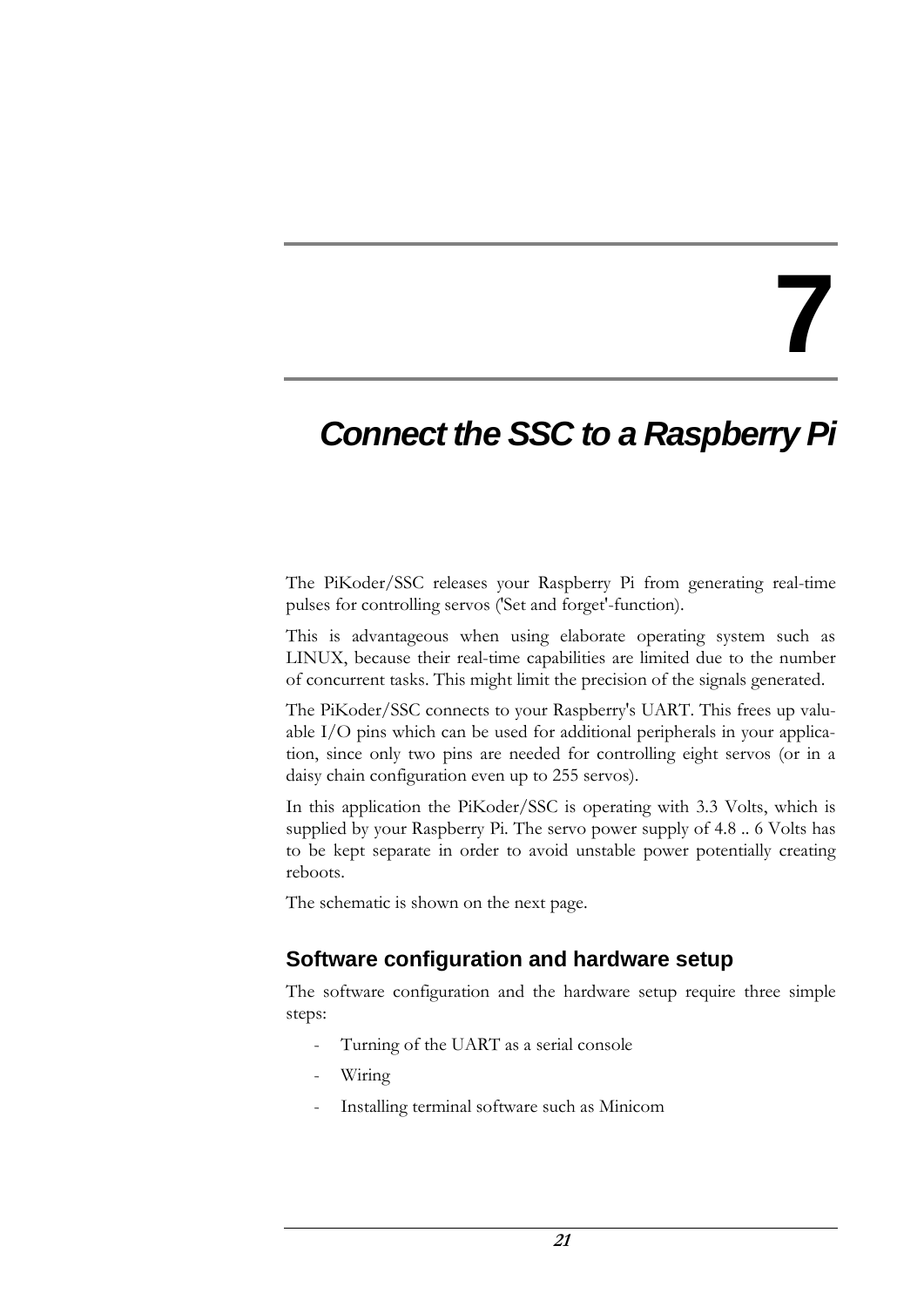#### **Turning of the UART as a serial console**

In your Raspberry Pi's default configuration, the UART is used as a serial console. This function must be deactivated in order to use this port to control the PiKoder/SSC with a terminal software. The process of turning of the serial console is described in various blogs and may vary slightly depending on your distribution.



Wiring scheme for connecting your PiKoder/SSC to a Raspberry Pi

### **Wiring**

The wiring is shown in the schematic at the top of this page. Please turn of all components to avoid damage by unintended shorts.

### **Installing terminal software such as Minicom**

You will also find more information about the installation of Minicom in various Raspberry Pi related blogs. When starting the software please make sure to set the baud rate of the UART to 9600 Baud required by the PiKoder. For your convenience it is recommended that you activate the local echo (command "E"). After setting these parameters you are able to control your PiKoder/SSC using the ASCII commands listed in section 6 of this User's Guide.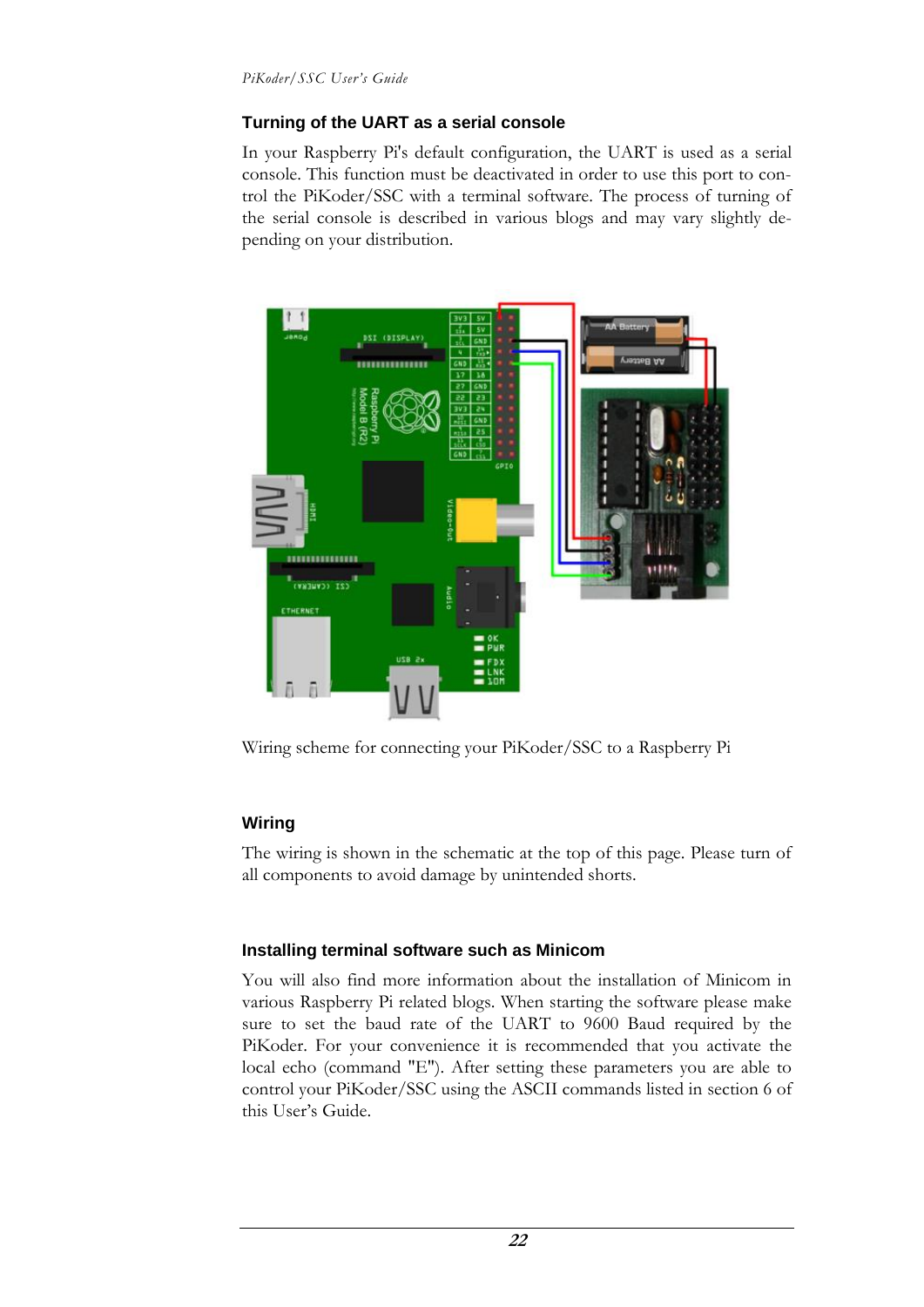## *Connect the SSC to an Arduino*

The Arduino Servo Shield releases the Arduino from calling the servo library at least every 20ms ('Set and Forget-function') which is required to refresh the servo signals. Additionally, the PiKoder/SSC releases valuable digital pins because up two eight servos can be controlled by only two signals. The schematic is presented below. If a connection monitoring would not be required the resource requirement can be reduced to just on digital pin for eight servos. In this instance the tx-line of the PiKoder/SSC is not connected (green cable).



### **Interface Software**

### **ASCII-based interface**

The following sketch would allow you to test the servo shield by entering PiKoder/SSC commands (please refer to section 6 for a full interface de-scription). The [Sketch Interface\\_Test \(.ino-Datei\)](http://www.pikoder.de/download/Interface_Test.zip) can be downloaded here. This sketch is Open Source and is released under a [GNU General Public](http://www.gnu.org/licenses/gpl-3.0-standalone.html)  [License Version 3.](http://www.gnu.org/licenses/gpl-3.0-standalone.html)